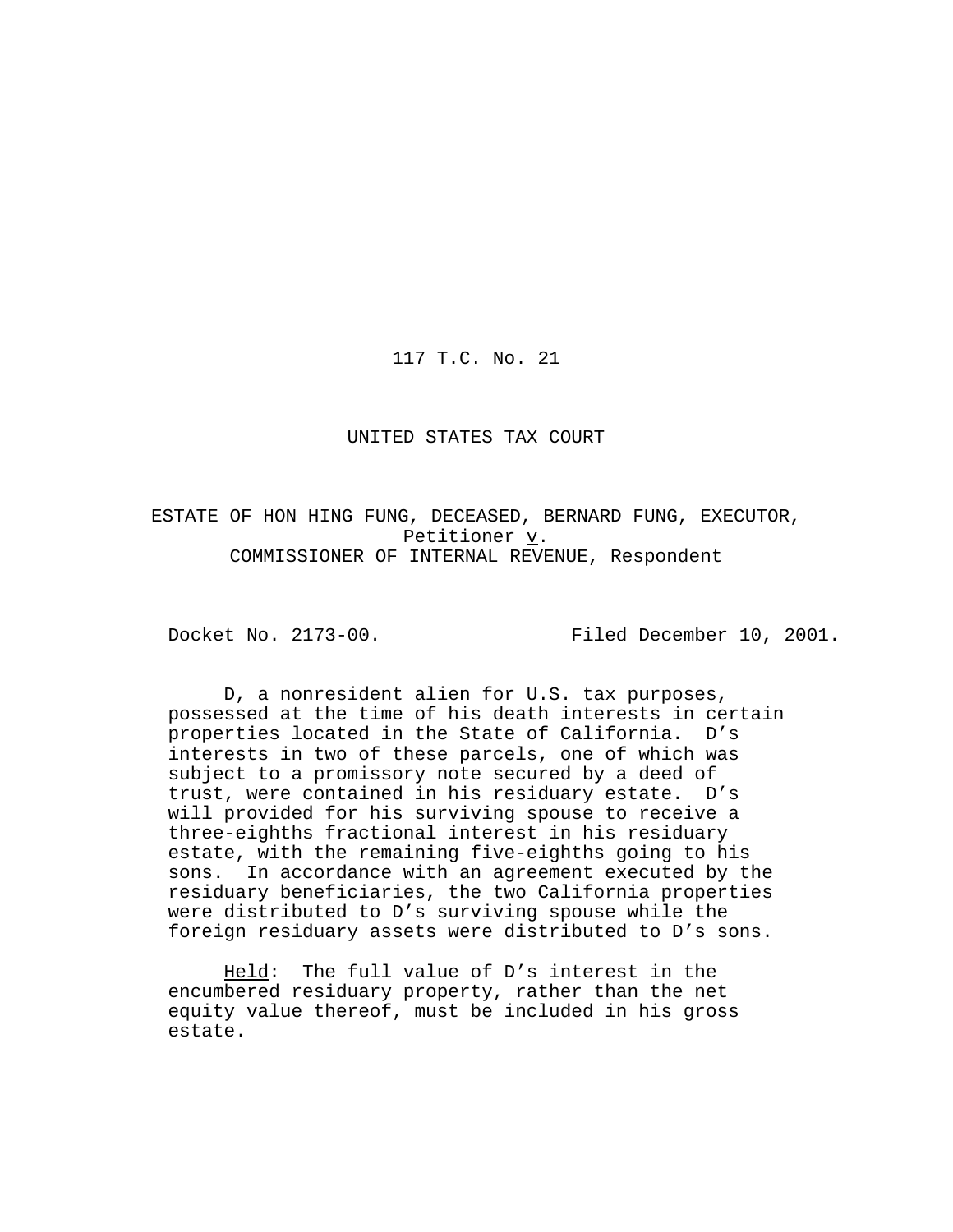Held, further, the estate has failed to establish its entitlement to a marital deduction in excess of that allowed by respondent.

Robert B. Martin, Jr., for petitioner.

Ric D. Hulshoff, for respondent.

#### OPINION

NIMS, Judge: Respondent determined a Federal estate tax deficiency in the amount of \$144,980 with respect to the estate of Hon Hing Fung (the estate). The issues for decision are:

(1) Whether a one-half interest owned by Hon Hing Fung (decedent) in certain real property must be included in his gross estate at its full value of \$442,500, or whether the property may be included at its net equity value after reduction for an encumbrance in the amount of \$324,974; and

(2) whether the estate is entitled to a marital deduction in excess of that allowed by respondent.

Unless otherwise indicated, all section references are to sections of the Internal Revenue Code in effect as of the date of decedent's death, and all Rule references are to the Tax Court Rules of Practice and Procedure.

### Background

This case was submitted fully stipulated pursuant to Rule 122, and the facts are so found. The stipulations of the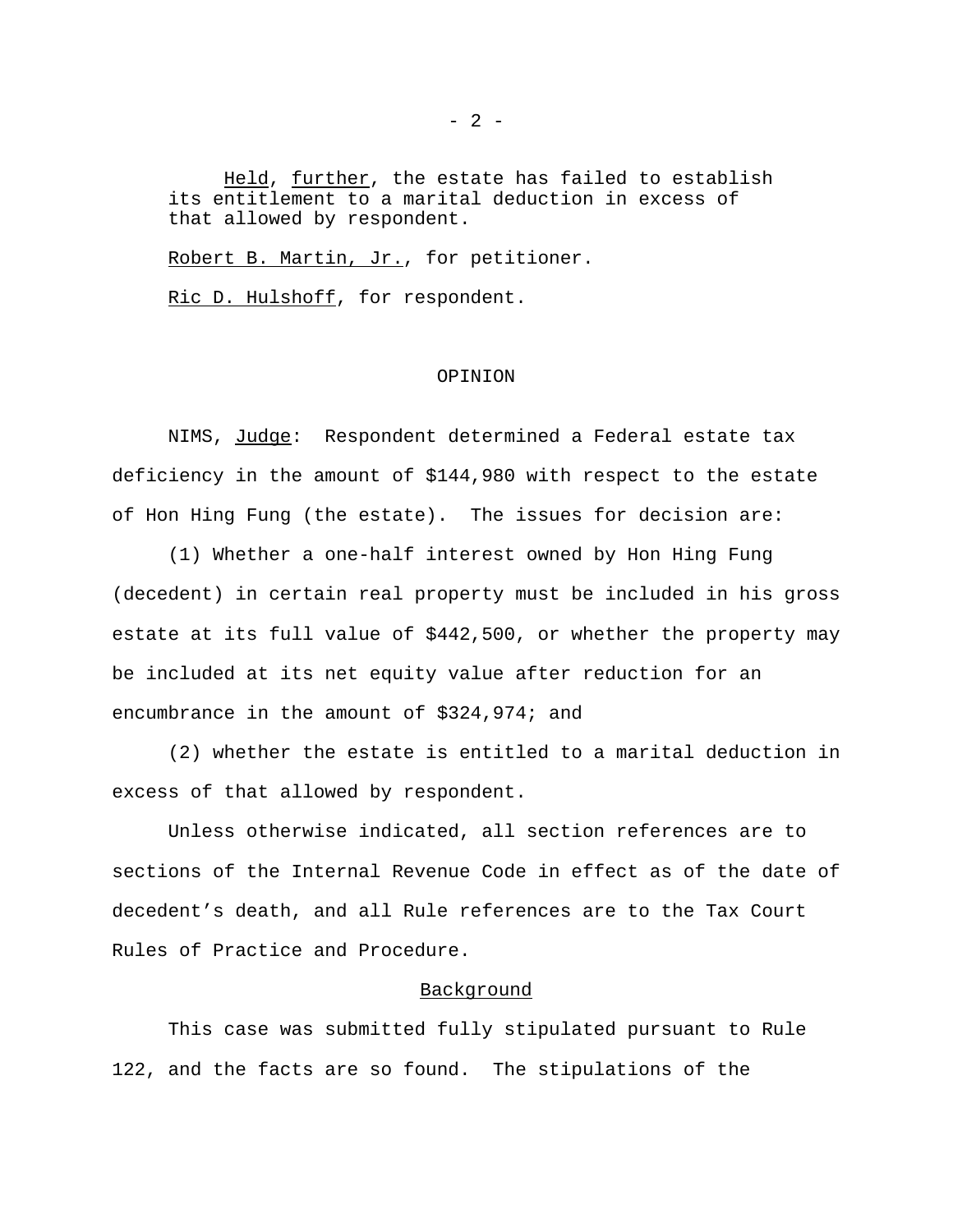parties, with accompanying exhibits, are incorporated herein by this reference. Decedent was a citizen of Hong Kong, legally resident in Kowloon, Hong Kong, when he died testate in the Commonwealth of Massachusetts on September 5, 1995. At all relevant times, decedent was a nonresident alien for U.S. tax purposes. Decedent was survived by his wife, Fung Wong Tuen Wang (also known as Norah Fung), likewise a nonresident alien for U.S. tax purposes, and by his five sons. The executor of decedent's estate, Bernard Fung, maintained his principal residence in the State of California at the time the petition in this case was filed.

At decedent's date of death, he possessed ownership interests in three parcels of real property located in the United States. Pursuant to community property principles, decedent and his wife each owned a one-half interest in: (1) 287 Monte Vista Avenue in Oakland, California, consisting of real property improved with a 3-story, 20-unit residential building; and (2) 16597 Calle Victoria in Pacific Palisades, California, consisting of unimproved land. A third parcel, located at 68 Vernon Street in Oakland, California, and consisting of real property improved with a 3-story, 10-unit residential building, was held by decedent and his wife as joint tenants.

In connection with the Monte Vista property, a promissory note dated October 24, 1988, was executed by decedent and his

 $- 3 -$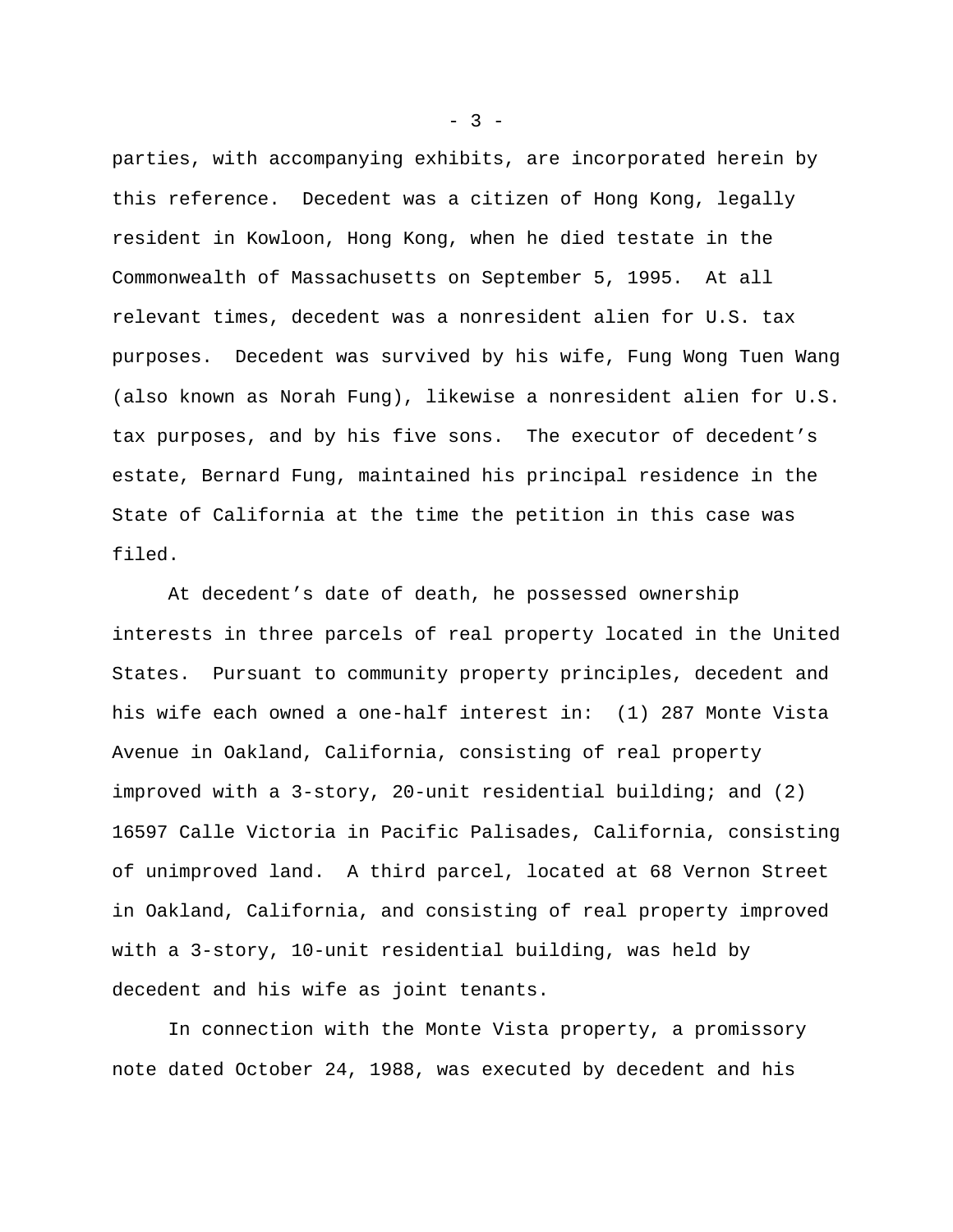wife as borrowers and by World Savings and Loan Association as lender. The note was in the amount of \$700,000 and was secured by a deed of trust on the Monte Vista property. The note specified that "Borrower, and each of them, and Borrower's successors, transferees and assigns shall be jointly and severally, directly and primarily, liable for the amount of all sums owing and to be owed hereon". The note further provided the following with regard to remedies upon default:

Upon the occurrence of any event of default under this Note: (1) the entire unpaid principal balance, any unpaid interest, and any other amounts owing under this Note shall, at the option of the holder of this Note and without notice or demand of any kind to Borrower or any other person, immediately become due and payable; and (2) the holder of this Note shall have and may exercise any and all rights and remedies available at law or in equity and also any and all rights and remedies provided in the Deed of Trust.

The remedies of the holder of this Note, as provided in this Note and in the Deed of Trust or any other instrument securing this Note, shall be cumulative and concurrent, and may be pursued singularly, successively or together, at the sole discretion of the holder of this Note, and may be exercised as often as occasion therefor shall arise. No act of omission or commission of the holder, including specifically any failure to exercise any right, remedy or recourse, shall be deemed to be a waiver or release of any right, remedy or recourse, such waiver or release to be effected only through a written document executed by the holder. \* \* \*

As of decedent's date of death, the value of the Monte Vista property was \$885,000, and the unpaid balance on the note was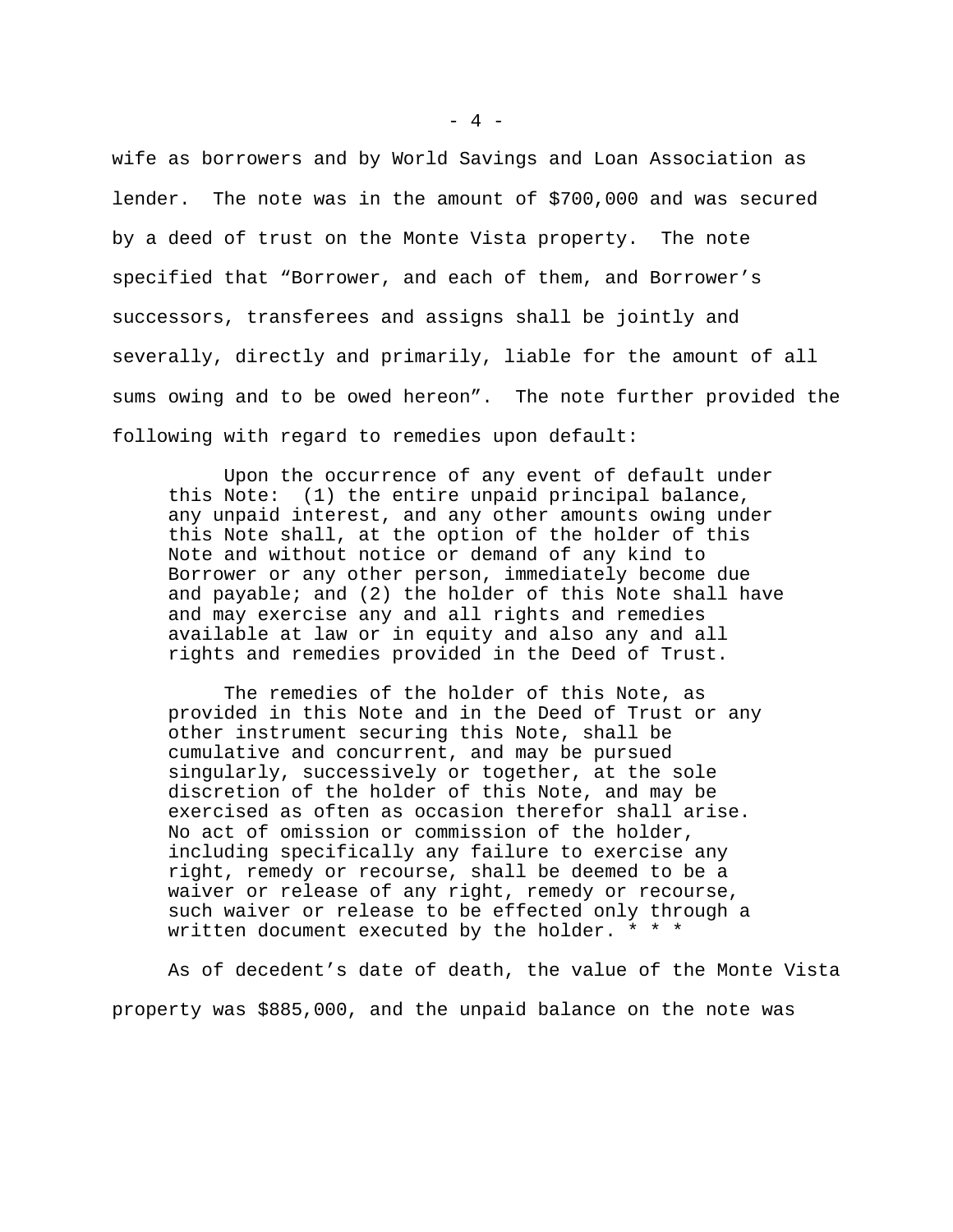\$649,948.<sup>1</sup> Thus, in accordance with community property principles, decedent's interest in the property had a value of \$442,500 and was encumbered to the extent of \$324,974.

The Calle Victoria property was unencumbered at the time of decedent's death. The value of decedent's interest therein, again pursuant to community property principles, was \$435,000. The Vernon property had a value of \$475,000 and was encumbered to the extent of \$277,257.

Decedent provided for the disposition of his property at death by means of a will executed on September 27, 1988. The will first appointed three of decedent's sons as executors and trustees of his will and directed that "this will shall be construed according to the Laws of Hong Kong." Then, after making a series of specific bequests, the document dealt with decedent's residuary estate in the manner set forth below:

7. I give the residual and remainder of my estate property and effects of whatsoever nature or kind and wheresoever situate (including any property over which I may have a general power of appointment or disposition by will) to my trustees upon trust to sell

 $1$  The parties stipulated that the total unpaid balance was \$649,958 and that the corresponding balance with respect to decedent's one-half interest was \$324,974. Since one-half of \$649,958 equals \$324,979, we conclude that an error was made in the stipulation. The estate tax return shows the total encumbrance as \$649,946.67, one-half of which is \$324,973.34, and respondent used the amounts \$324,973 and \$324,974 in making calculations which involved one-half of the note's balance. We therefore accept the stipulated value of \$324,974 as representing one-half of the encumbrance and assume that the parties intended \$649,948 when referring to the full amount of the debt.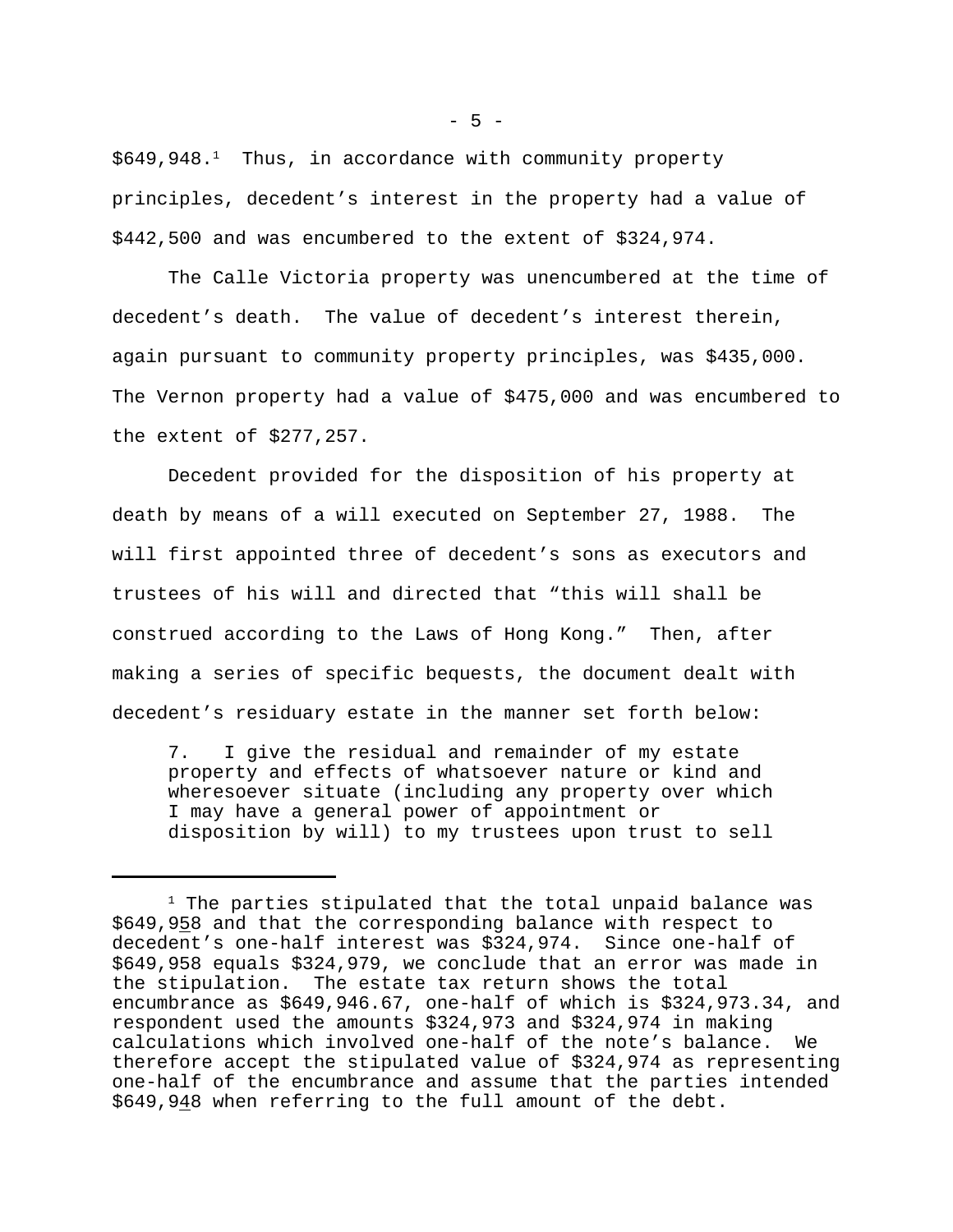call in and convert the same into money with power to postpone such sale calling in and conversion for so long as they shall in their absolute discretion think fit without being liable for loss.

8. My trustees shall out of the monies to arise from the sale calling in and conversion of or forming part of my estate pay all my just debts funeral and testamentary expenses and legacies and all estate duty payable in respect of my estate \* \* \*

9. Subject to the payment of all my just debts, funeral and testamentary expenses, my trustees shall hold my residuary estate property and effects of whatsoever nature or kind and wheresoever situate upon trust for the following beneficiaries who shall survive me for a period of 30 days in manner hereinafter following:-

- (a) As to THREE (3) equal shares or parts thereof to my wife the said FUNG WONG TUEN WAN \* \* \* for her own use and benefit absolutely.
- (b) As to ONE (1) equal share or part thereof to my son MICHAEL K.L. FUNG \* \* \* for his own use and benefit absolutely.
- (c) As to ONE (1) equal share or part thereof to my son the said ANTHONY K.T. FUNG \* \* \* for his own use and benefit absolutely.
- (d) As to ONE (1) equal share or part thereof to my son the said BERNARD K.K. FUNG \* \* \* for his own use and benefit absolutely.
- (e) As to ONE (1) equal share or part thereof to my son the said JOHN K.K. FUNG \* \* \* for his own use and benefit absolutely.
- (f) As to ONE (1) equal share or part thereof to my son the said EDMOND K.H. FUNG \* \* \* for his own use and benefit absolutely.

Decedent's residuary estate included certain property located in Hong Kong as well as the aforementioned Monte Vista and Calle Victoria parcels in California.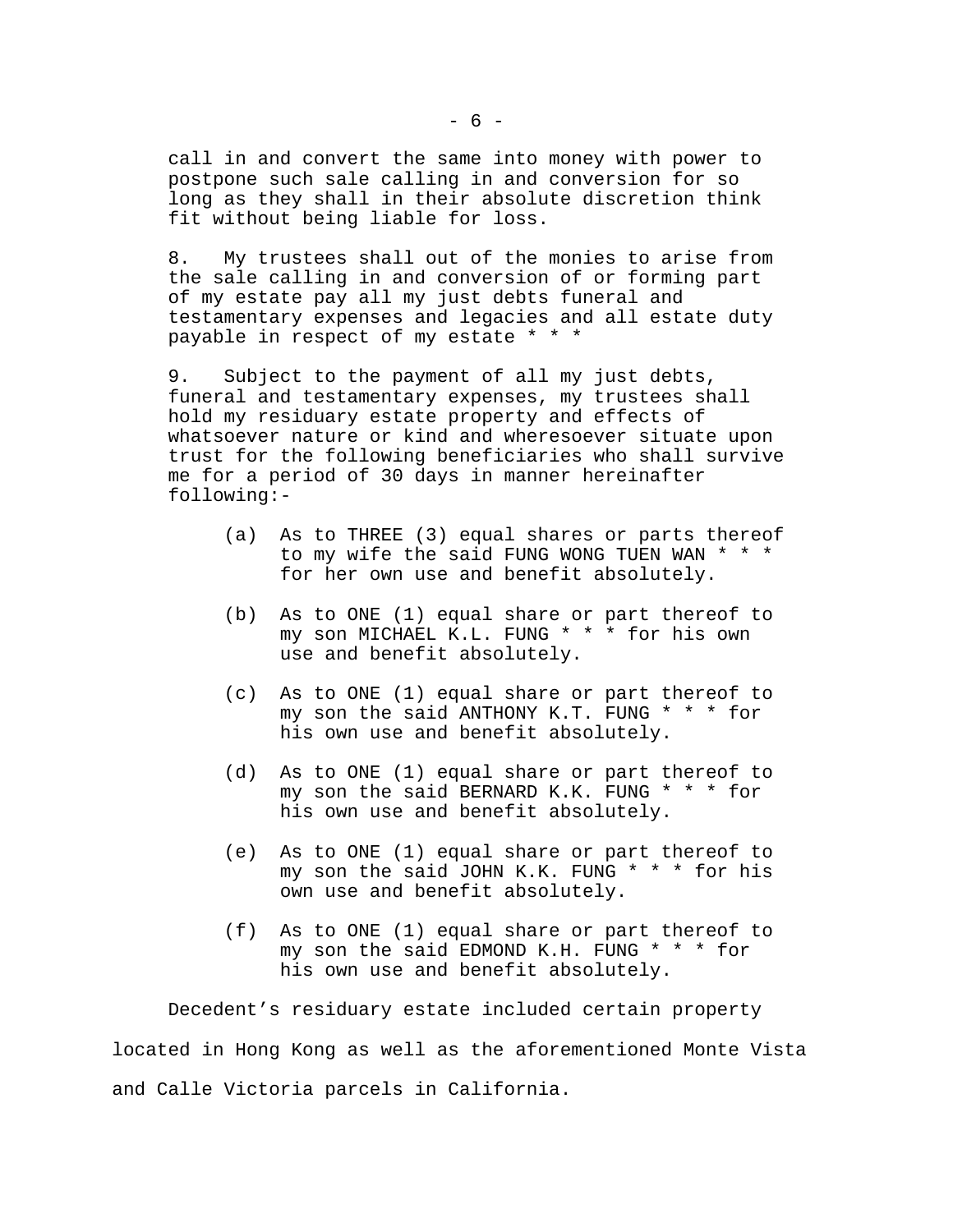In the fall of 1996, documents were filed with the Superior Court of the State of California, County of Los Angeles, regarding the disposition of decedent's property located in that State. Decedent's wife filed a SPOUSAL PROPERTY PETITION, and later a SUPPLEMENT to such petition, requesting a "determination of property passing to the surviving spouse without administration" and a "confirmation of property belonging to the surviving spouse". In connection with this action, an AGREEMENT ABOUT DISTRIBUTION OF DECEDENT'S ESTATE was filed with the Superior Court. The agreement was executed by each of decedent's five sons in August of 1996 and recited that the residuary beneficiaries

agree to allocate to Decedent's spouse, FUNG WONG TUEN WAN, also known as NORAH FUNG, as her 3/8ths share of the Residue, all of Decedent's right, title and interest in the Real Property [defined as the Monte Vista and Calle Victoria properties], and to allocate to each of Decedent's children as his 1/8th of the Residue, 1/5th of that portion of the Residue located in Hong Kong.

After an uncontested hearing, the Superior Court on December 3, 1996, issued an ORDER APPROVING SPOUSAL PROPERTY PETITION. The order confirmed the passing of the Monte Vista and Calle Victoria parcels to decedent's surviving spouse and her ownership thereof. On the following day, December 4, 1996, decedent's wife transferred the interest formerly owned by decedent that she received in these properties, as well as the Vernon parcel, to the Norah Fung Qualified Domestic Trust. The parties have

- 7 -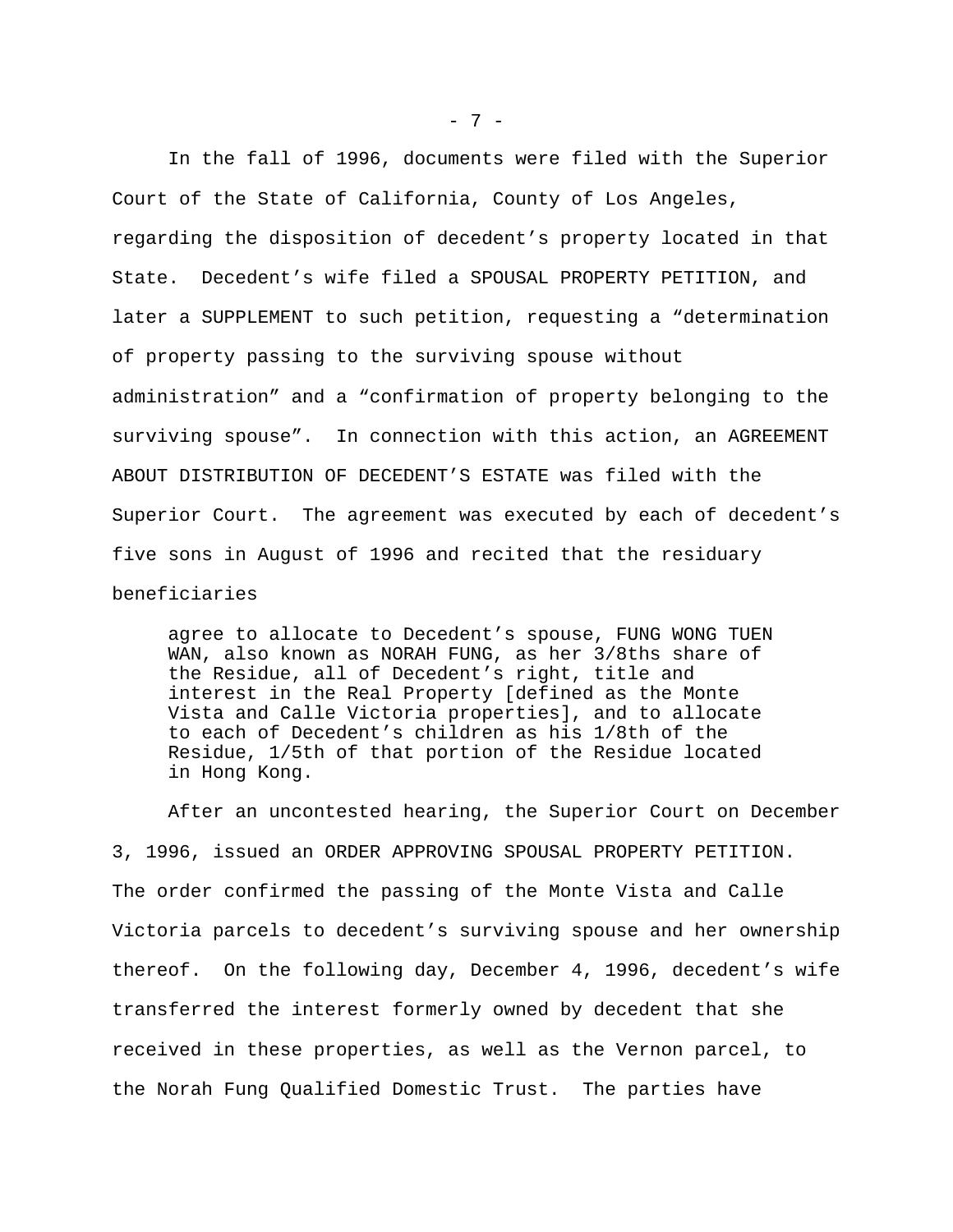stipulated that the trust was, at the time of its establishment on December 4, 1996, a "qualified domestic trust" under the applicable provisions of section 2056A.

In addition, the parties have further stipulated that as of October 22, 1996, all estate duty payable to the Hong Kong Government, if any, and all debts, liabilities, funeral expenses, and testamentary expenses with respect to decedent's estate in Hong Kong had been provided for or paid. Accordingly, as of October 22, 1996, the residual beneficiaries were entitled under Hong Kong law to their respective shares in the residuary estate absolutely and could demand distribution thereof.

A Form 706-NA, United States Estate (and Generation-Skipping Transfer) Tax Return, Estate of nonresident not a citizen of the United States, was timely filed with respect to decedent's estate on December 5, 1996. $^2$  The notice of deficiency on which this litigation is based was subsequently issued on November 30, 1999.<sup>3</sup> Therein, respondent determined that the estate was not entitled to report decedent's interest in the Monte Vista real property at its net equity value for gross estate purposes and that the marital deduction claimed by the estate should be reduced.

 $- 8 -$ 

 $2$  App. A sets forth the calculations shown on the estate tax return.

 $3$  App. B describes respondent's computations, to the extent ascertainable from the notice of deficiency.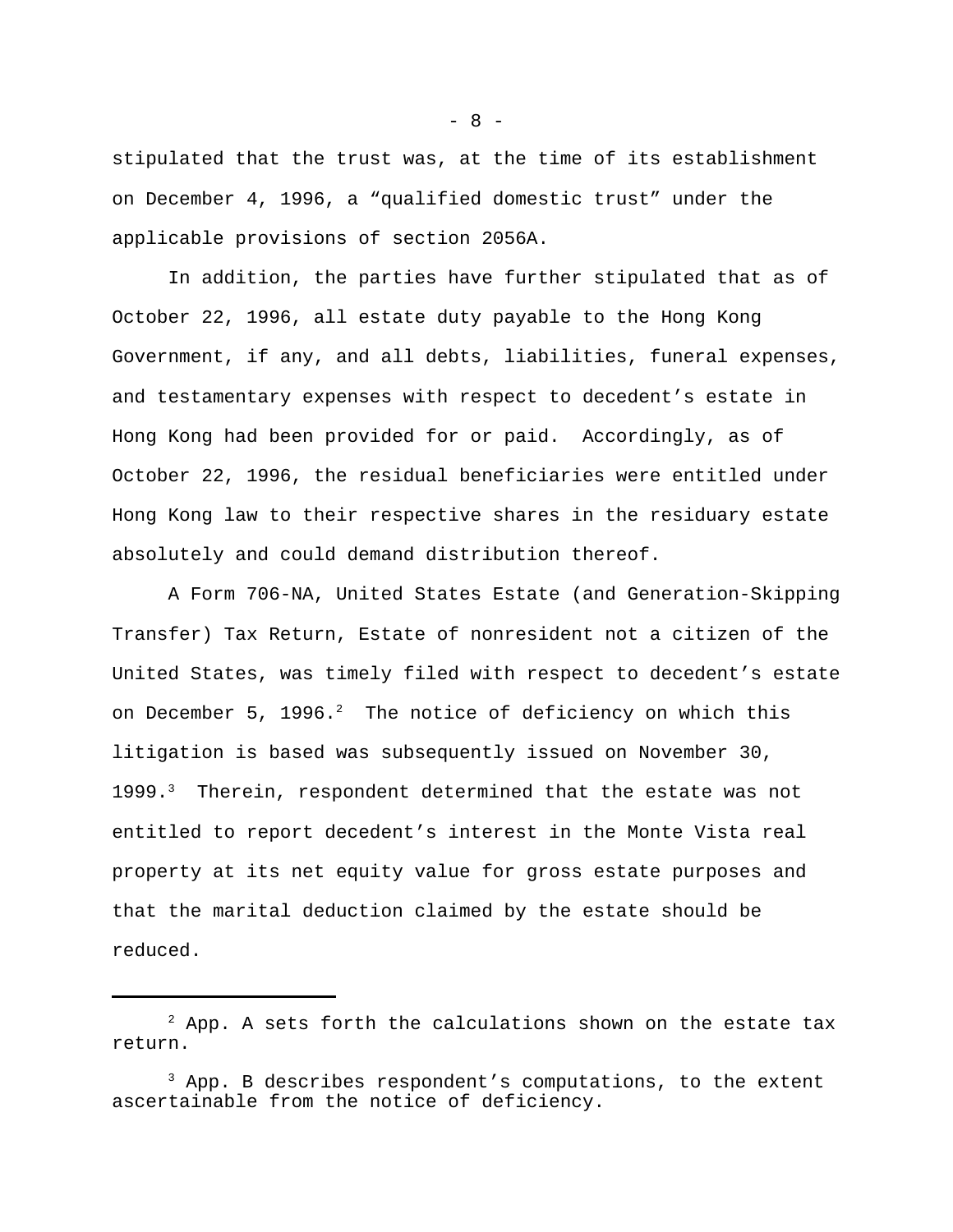#### Discussion

#### I. General Rules

#### A. Estate Tax Principles

As a general rule, the Internal Revenue Code imposes a Federal tax "on the transfer of the taxable estate (determined as provided in section 2106) of every decedent nonresident not a citizen of the United States." Sec. 2101(a). Such taxable estate, in turn, is defined in section 2106(a) as "the value of that part of \* \* \* [a decedent's] gross estate which at the time of his death is situated in the United States", less applicable deductions. Section 2103 then specifies that the gross estate of a nonresident alien "shall be that part of his gross estate (determined as provided in section 2031) which at the time of his death is situated in the United States." Hence, the gross estate of a nonresident alien comprises "all property, real or personal, tangible or intangible", to the extent provided in sections 2033 through 2045, so long as that property is located in the United States. Secs. 2031(a), 2103. Section 2033 broadly states that "The value of the gross estate shall include the value of all property to the extent of the interest therein of the decedent at the time of his death."

As regards the deductions permitted to nonresident aliens, section 2106(a)(1) provides for allowance of that proportion of the deductions specified in section 2053, relating to expenses,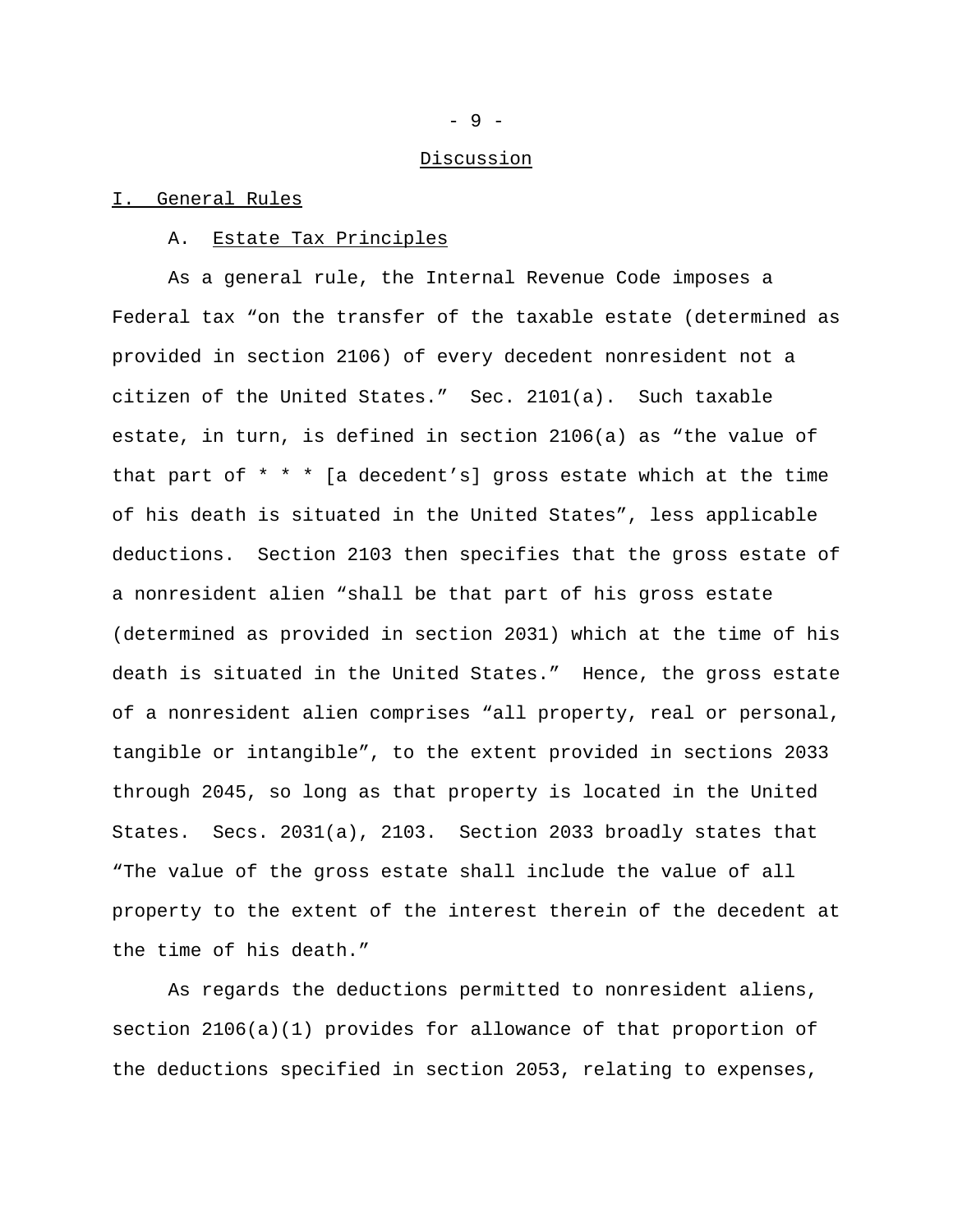indebtedness, and taxes, "which the value of such part [i.e., the part of the decedent's gross estate which at the time of his death is situated in the United States] bears to the value of his entire gross estate, wherever situated." If the surviving spouse is not a citizen of the United States, a marital deduction pursuant to section 2056 is allowed only where the subject property passes or is treated as passing to the surviving spouse in a qualified domestic trust. Sec. 2056(d)(1) and (2). The parties here do not dispute that the technical criteria relating to a qualified domestic trust will be considered satisfied so long as other substantive requirements for the marital deduction are met.

# B. Burden of Proof

In general, the Commissioner's determinations are presumed correct, and the taxpayer bears the burden of proving otherwise. Rule 142(a). Although recently enacted section 7491 may operate in specified circumstances to place the burden on the Commissioner, the statute is effective only for court proceedings that arise in connection with examinations commencing after July 22, 1998. Internal Revenue Restructuring & Reform Act of 1998, Pub. L. 105-206, sec. 3001(c), 112 Stat. 727. Since the record here is devoid of evidence showing that the underlying examination began after the relevant date, and since the estate

 $- 10 -$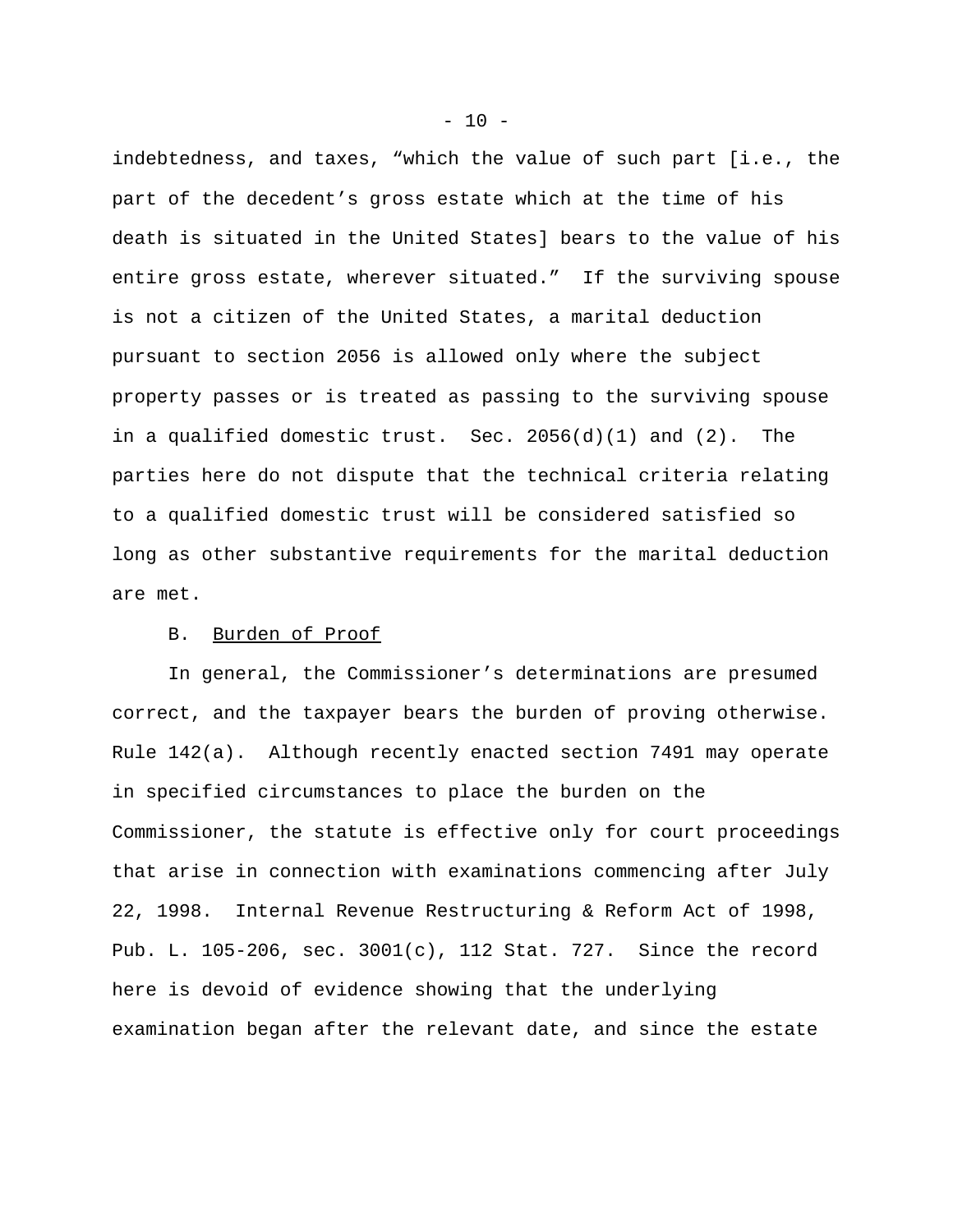has at no time contended that the provisions of section 7491 are applicable, we conclude that the traditional burden remains upon the estate.

## II. Treatment of Monte Vista Property for Gross Estate Purposes

The parties in this case differ as to the treatment for gross estate purposes of decedent's interest in the Monte Vista property. The estate contends that the parcel should be included in the gross estate at its net equity value, after offsetting the portion of the indebtedness considered to burden decedent's onehalf interest in the property. Respondent, in contrast, takes the position that decedent's interest in the parcel must be included in the gross estate at its full fair market value, with the associated indebtedness being allowed as a deduction only to the extent provided in sections 2106(a)(1) and 2053.

Section 2053(a)(4) specifies that deductions allowable in computing the taxable estate include amounts "for unpaid mortgages on, or any indebtedness in respect of, property where the value of the decedent's interest therein, undiminished by such mortgage or indebtedness, is included in the value of the gross estate". Regulations promulgated under this section further explain:

A deduction is allowed from a decedent's gross estate of the full unpaid amount of a mortgage upon, or of any other indebtedness in respect of, any property of the gross estate, including interest which had accrued thereon to the date of death, provided the value of the property, undiminished by the amount of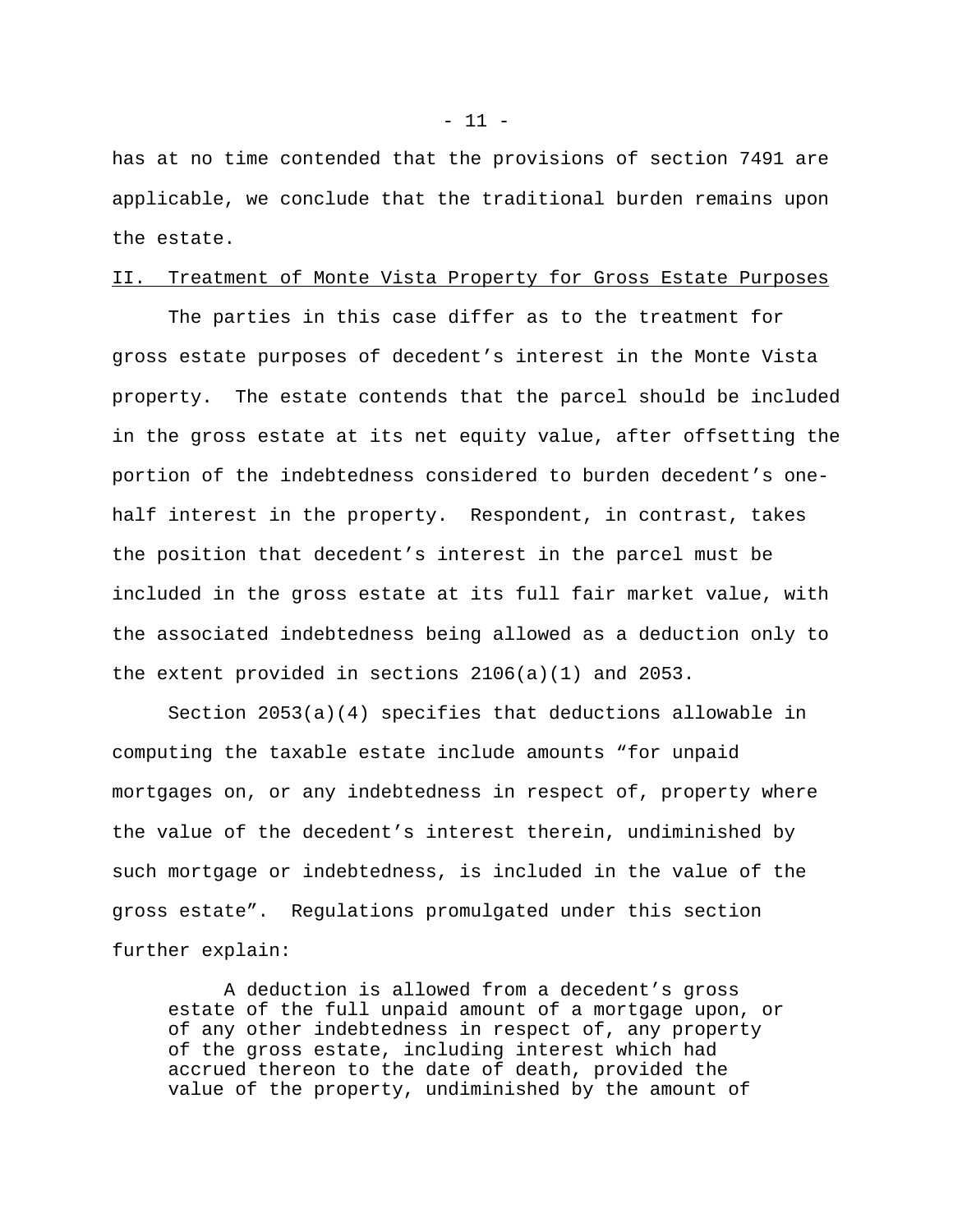the mortgage or indebtedness, is included in the value of the gross estate. If the decedent's estate is liable for the amount of the mortgage or indebtedness, the full value of the property subject to the mortgage or indebtedness must be included as part of the value of the gross estate; the amount of the mortgage or indebtedness being in such case allowed as a deduction. But if the decedent's estate is not so liable, only the value of the equity of redemption (or the value of the property, less the mortgage or indebtedness) need be returned as part of the value of the gross estate. \* \* \* [Sec. 20.2053-7, Estate Tax Regs.]

The validity of this regulation, and its applicability to the estate of a nonresident alien, has long been established. In the words of this Court in Estate of Johnstone v. Commissioner, 19 T.C. 44, 46 (1952):

If a particular debt can be collected only from property mortgaged to secure the debt and not from the estate generally, the full amount of the debt should be excluded even in the case of a nonresident alien, but if it can be collected from the estate generally, and a part of that estate is not being taxed in the United States, then it is appropriate to allow only a proportionate part of the debt to be deducted. \* \* \*

Both parties appeal to the above-quoted regulation in support of their respective positions. Respondent maintains that because decedent was personally liable for the indebtedness at issue by the terms of the promissory note, the full value of his interest in the Monte Vista property must be returned as part of the gross estate. The estate, on the other hand, does not specifically deny that decedent was legally liable for the debt evidenced by the promissory note. Rather, the estate argues that "the Petitioner had no realistic personal liability for the debt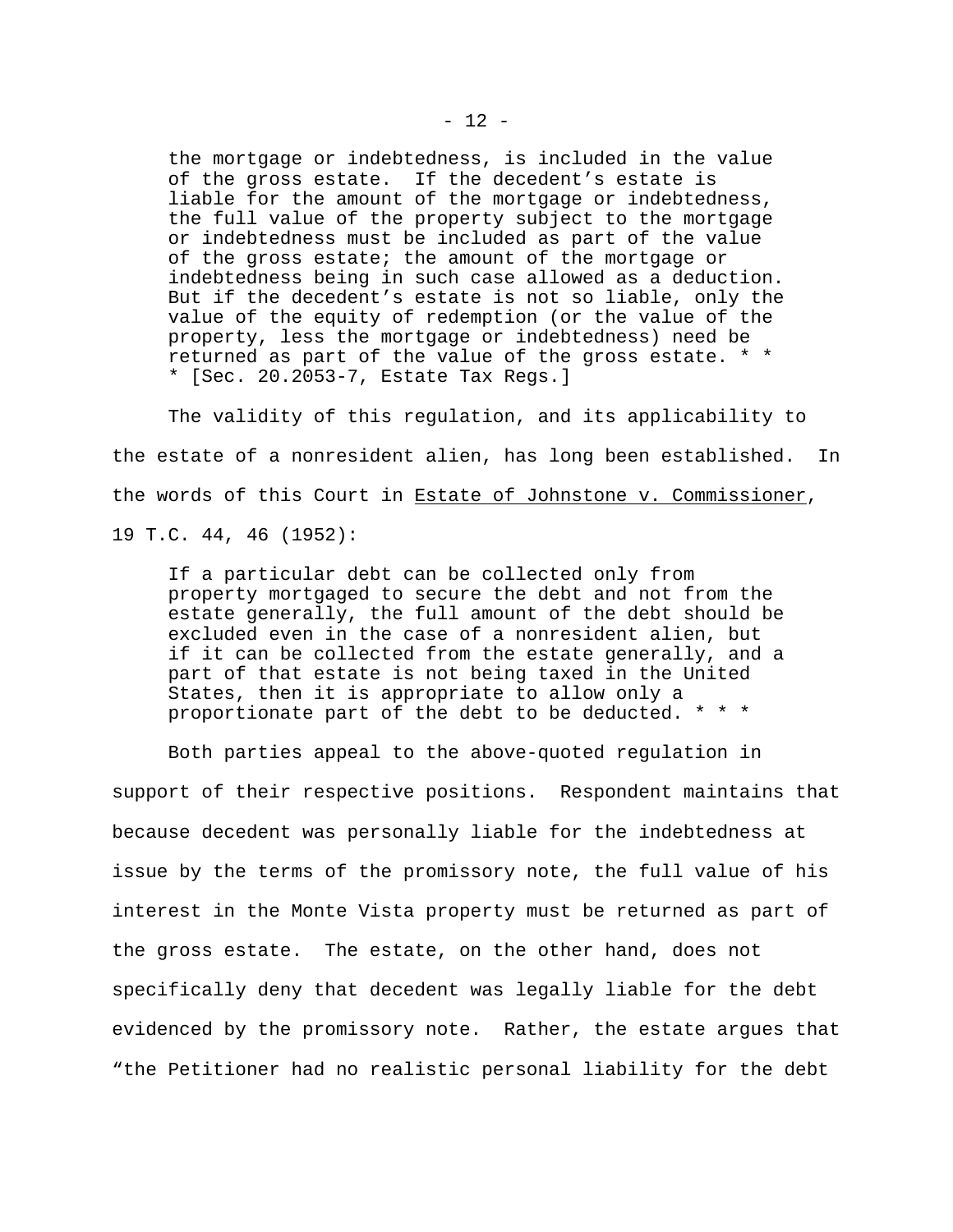on the Monte Vista Property" and that "The mere possibility that a lender might have made a claim against the estate on the Monte Vista note is insufficient to conclude that the estate was personally liable for the obligation."

The estate's argument rests on the provisions governing deeds of trust under California law, specifically that contained in Cal. Civ. Proc. Code sec. 580d (West 1976 & Supp. 1995). The statute reads, in pertinent part:

No judgment shall be rendered for any deficiency upon a note secured by a deed of trust or mortgage upon real property or an estate for years therein hereafter executed in any case in which the real property or estate for years therein has been sold by the mortgagee or trustee under power of sale contained in the mortgage or deed of trust. [Id.]

The effect of such section is to prevent a lender who chooses to foreclose on a deed of trust by means of a nonjudicial sale, under the power of sale contained in the trust instrument, from thereafter seeking a deficiency judgment against the debtor. Cornelison v. Kornbluth, 542 P.2d 981, 989-990 (Cal. 1975). At the same time, however, the Supreme Court of California has also made clear that a nonjudicial sale is not the only enforcement remedy available to the lender holding a deed of trust:

'It seems clear that section 580d was enacted to put judicial enforcement on a parity with private enforcement. This result could be accomplished by giving the debtor a right to redeem after a sale under the power. The right to redeem, like proscription of a deficiency judgment, has the effect of making the security satisfy a realistic share of the debt. \* \* \* By choosing instead to bar a deficiency judgment after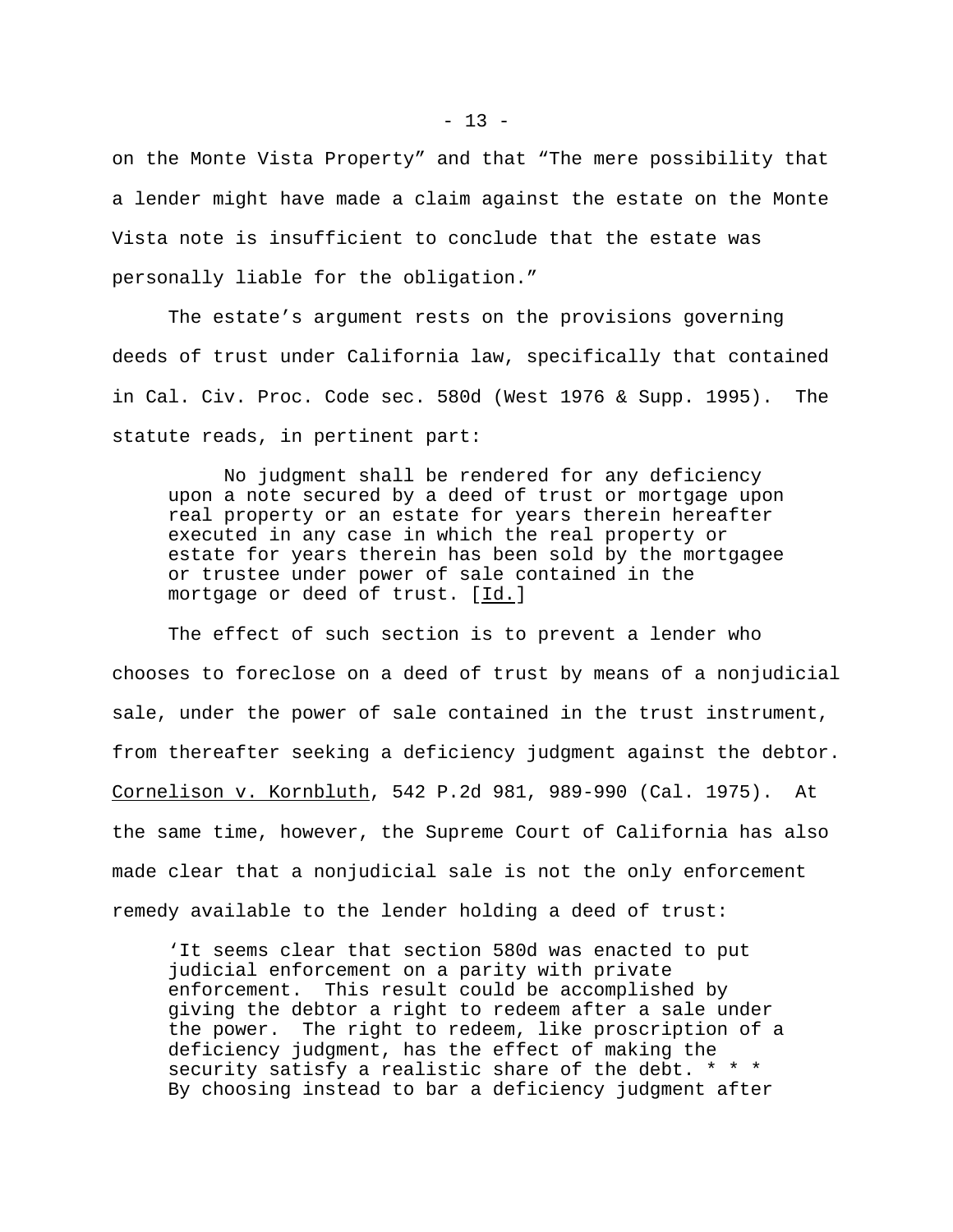private sale, the Legislature achieved its purpose without denying the creditor his election of remedies. If the creditor wishes a deficiency judgment, his sale is subject to statutory redemption rights. If he wishes a sale resulting in nonredeemable title, he must [forgo] the right to a deficiency judgment. In either case the debtor is protected.' [Id. at 990 (quoting Reseleaf Corp. v. Chierighino, 378 P.2d 97, 102 (Cal. 1963)).]

Hence, the statute does not eradicate the possibility of personal liability.

Nonetheless, the estate avers that "It is the near universal practice in California to foreclose on a deed of trust through a nonjudicial foreclosure under the power of sale" and that such would be particularly appropriate in the case of property held by the estate of a nonresident alien. From this proposition, the estate concludes that "this entirely theoretical liability" does not render the estate personally liable within the meaning of section 20.2053-7, Estate Tax Regs. The estate also argues that its position is supported by caselaw allegedly holding, in the estate's words, that "a secondary or remote possibility that an estate might have personal liability for the amount of the mortgage was not enough to establish it as a claim against the estate under section 2053(a)(3)."

We disagree with the estate's contention that "a practical approach is mandated" in resolving the question at issue. As a threshold matter, we note that the standard applied under section 2053(a)(3), relating to claims against the estate, is not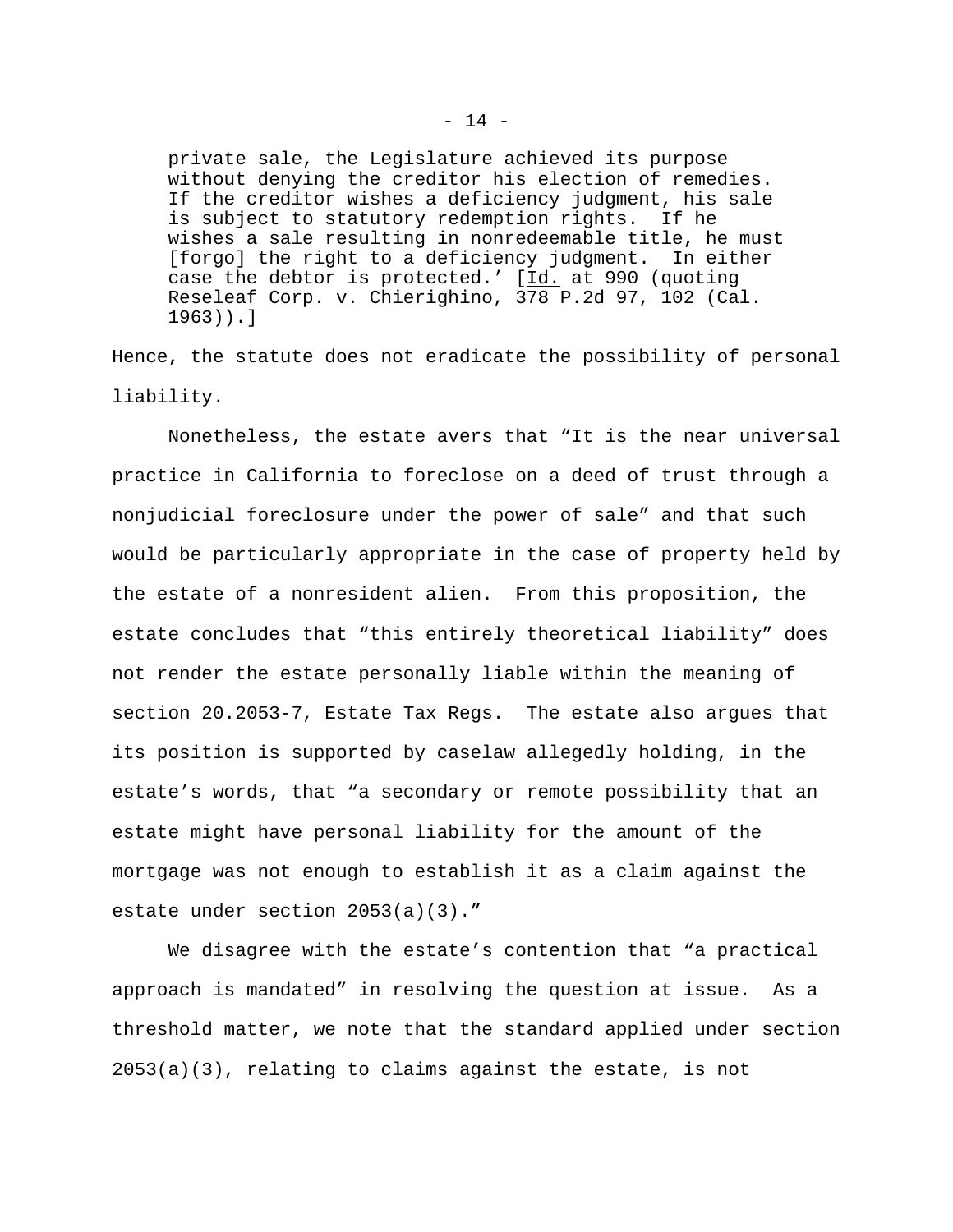controlling where, as here, we are dealing with mortgage indebtedness under section 2053(a)(4). (Respondent cites only section 2053(a)(4) in support of the Government's position on inclusion.) Moreover, while we pointed out in Estate of Theis v. Commissioner, 81 T.C. 741, 749-750 (1983), affd. 770 F.2d 981 (11th Cir. 1985), that section 2053(a)(4) was not intended to apply where the decedent was only secondarily liable or an accommodation party, we went on to state that "Section 20.2053-7, Estate Tax Regs., like section 2053(a)(4), was intended to cover situations involving the liability for mortgages on a decedent's own property." Thus, Estate of Theis v. Commissioner, supra, hardly stands for the principle that practicalities should override legal liability where a decedent is the named primary obligor, on an explicitly recourse note, encumbering his or her own fee interest in a parcel, particularly where the transaction involved no third parties whom the decedent might have been accommodating.

Furthermore, this Court has previously embraced the notion that potential liability can be sufficient for purposes of section 20.2053-7, Estate Tax Regs., in a case somewhat analogous to that now before the Court. In Estate of Linderoth v. Commissioner, T.C. Memo. 1986-547, a residence was encumbered by deeds of trust securing promissory notes. The property was located in Nevada, where a statutory "one action rule" could

 $- 15 -$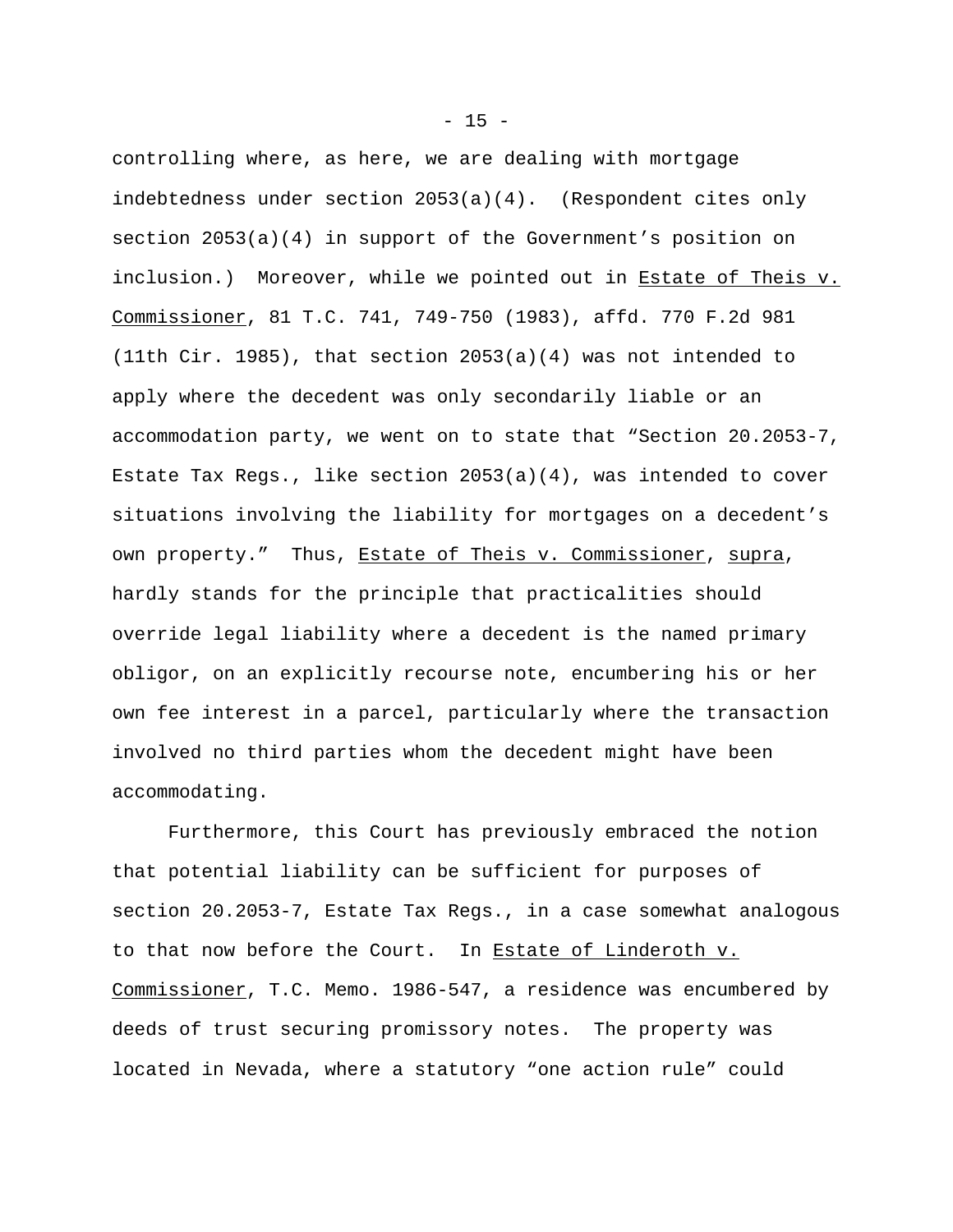operate to restrict the remedies available to a lender. Id. The taxpayer argued that since the value of the residence exceeded the amount of the debt, the estate would not be liable for the encumbrances under the one action rule. Id. The Commissioner, on the other hand, contended "that the estate is at least potentially liable on the encumbrances, and therefore, the full value of decedent's interest in the residence is includable in the gross estate". Id. We held for the Commissioner. Id.

Given the foregoing, we are unable to agree with the estate that decedent's express legal liability on his own interest in the disputed property may be disregarded in applying section 20.2053-7, Estate Tax Regs. Both the subject promissory note and State law afforded the lender a choice of remedies, one of which included the imposition of personal liability. Yet the estate asks us to eliminate one of those alternatives on mere generalities and assumptions regarding creditor preference. We decline to do so. We hold that the full value of decedent's interest in the Monte Vista property must be included as part of his gross estate, with a corresponding deduction allowed to the extent permitted by the Internal Revenue Code.

### III. Extent of Entitlement to Marital Deduction

Section 2056(a) authorizes a deduction from the gross estate of "an amount equal to the value of any interest in property which passes or has passed from the decedent to his surviving

 $- 16 -$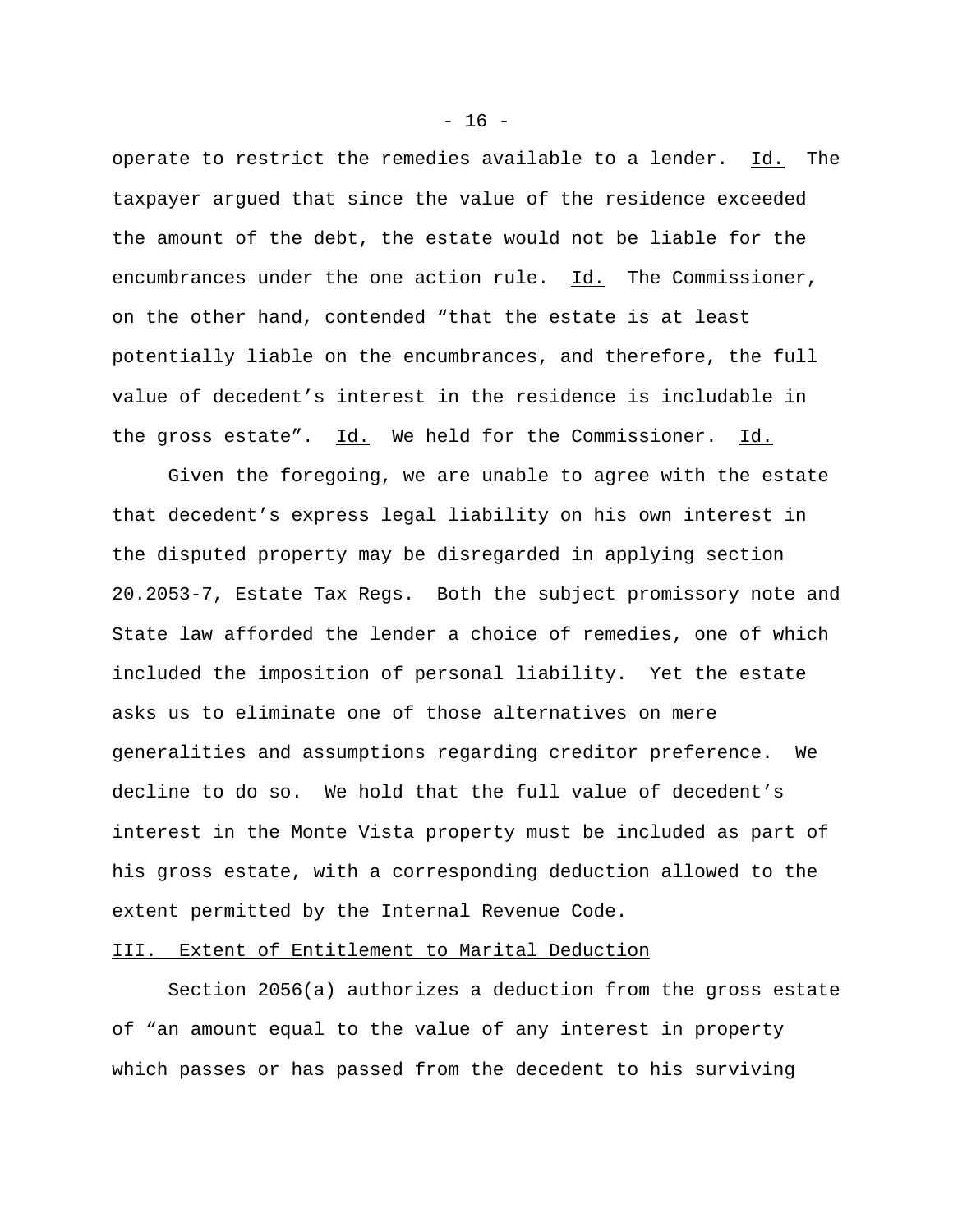spouse". The parties in this case disagree as to the proportion of the California real estate contained in decedent's residuary estate which should be considered to have passed from him to his surviving spouse for purposes of the section 2056 deduction, and we note that this appears to be a matter of first impression.

Following execution of a distribution agreement by decedent's residuary beneficiaries and in accordance with an order by the California Superior Court, decedent's wife received decedent's one-half interest in both the Monte Vista property and the Calle Victoria property. Regulations promulgated under section 2056 provide as follows with regard to will contests and other assignments or surrenders of property in the context of the marital deduction:

If as a result of the controversy involving the decedent's will, or involving any bequest or devise thereunder, a property interest is assigned or surrendered to the surviving spouse, the interest so acquired will be regarded as having "passed from the decedent to his surviving spouse" only if the assignment or surrender was a bona fide recognition of enforceable rights of the surviving spouse in the decedent's estate. Such a bona fide recognition will be presumed where the assignment or surrender was pursuant to a decision of a local court upon the merits in an adversary proceeding following a genuine and active contest. However, such a decree will be accepted only to the extent that the court passed upon the facts upon which deductibility of the property interests depends. If the assignment or surrender was pursuant to a decree rendered by consent, or pursuant to an agreement not to contest the will or not to probate the will, it will not necessarily be accepted as a bona fide evaluation of the rights of the spouse. [Sec. 20.2056(c)-2(d)(2), Estate Tax Regs.]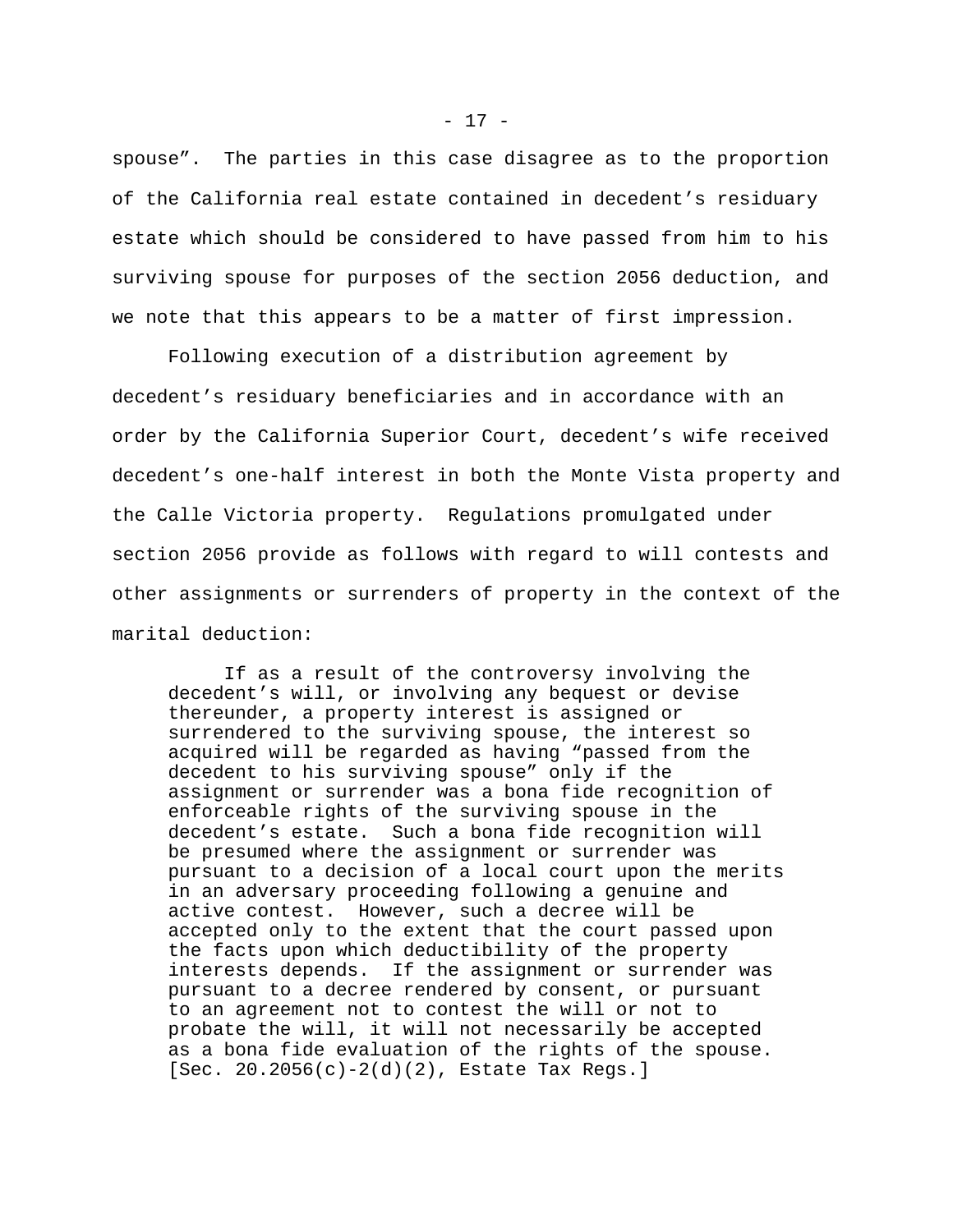In construing this regulation, courts have explained that "the 'test' of whether assets pass from the decedent for estate tax purposes is 'whether the interest reaches the spouse pursuant to state law, correctly interpreted--not whether it reached the spouse as a result of good faith, adversary confrontation.'" Estate of Carpenter v. Commissioner, 52 F.3d 1266, 1273 (4th Cir. 1995) (quoting Ahmanson Found. v. United States, 674 F.2d 761, 774 (9th Cir. 1981)), affg. T.C. Memo. 1994-108. A settlement must be based on valid, enforceable rights under the will and State law at the time the settlement was reached in order for property received thereunder to qualify for the marital deduction. Id.; see also Estate of Hubert v. Commissioner, 101 T.C. 314, 319 (1993), affd. 63 F.3d 1083 (11th Cir. 1995), affd. 520 U.S. 93 (1997). The principle just enunciated is a corollary to the general rule that "Qualification for the marital deduction must be determined as of the time of \* \* \* death." First Natl. Exch. Bank v. United States, 335 F.2d 91, 92 (4th Cir. 1964). Accordingly, in situations such as that now before the Court, "the proper focus is on the rights a widow received under the terms of the testamentary \* \* \* [instrument], not on any subsequent rights she may have received from the settlement agreement itself." Estate of Carpenter v. Commissioner, supra at 1273.

- 18 -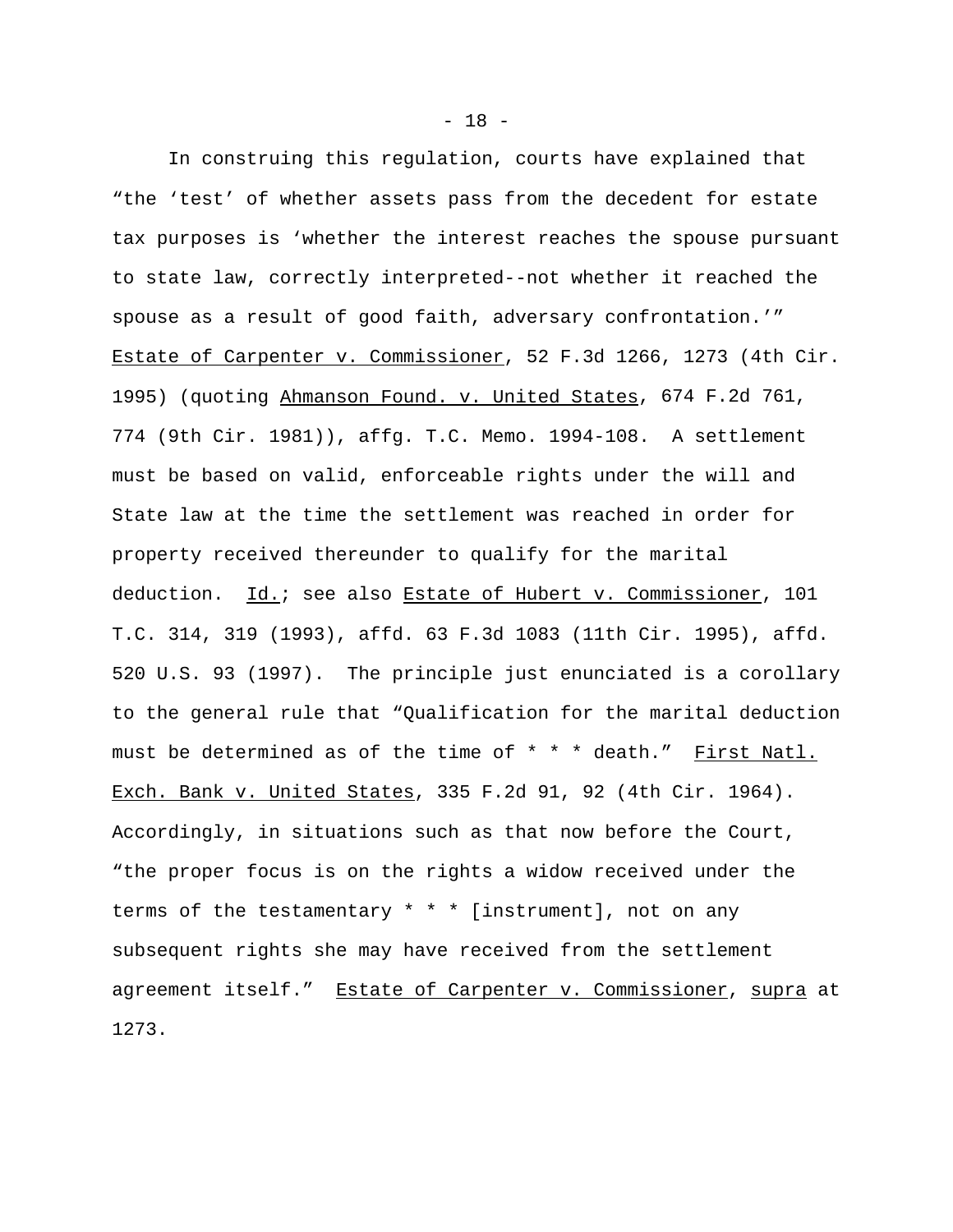In light of the foregoing, the estate contends a marital deduction is allowable for the full value of decedent's interest in the California property received by the surviving spouse, while respondent maintains that only three-eighths of the value of decedent's interest in the Monte Vista and Calle Victoria parcels may be considered in computing the deduction.

More specifically, the estate's position is that "The U.S. property received by the surviving spouse was in bona fide recognition of her rights to 3/8ths of the entire residue of decedent's estate and therefore passed from the decedent." Respondent, in contrast, interprets the language of the will as granting to the surviving spouse only an undivided three-eighths interest in each residuary asset. Thus, as framed by the parties, the dispute turns on what rights in the residuary pool were afforded to decedent's wife by the terms of his will and Hong Kong law.

However, we need not address this challenging question of will construction. Even if we were to assume for the sake of argument that the fractional share legacy set forth in decedent's will could be construed as a right to three-eighths of the

 $- 19 -$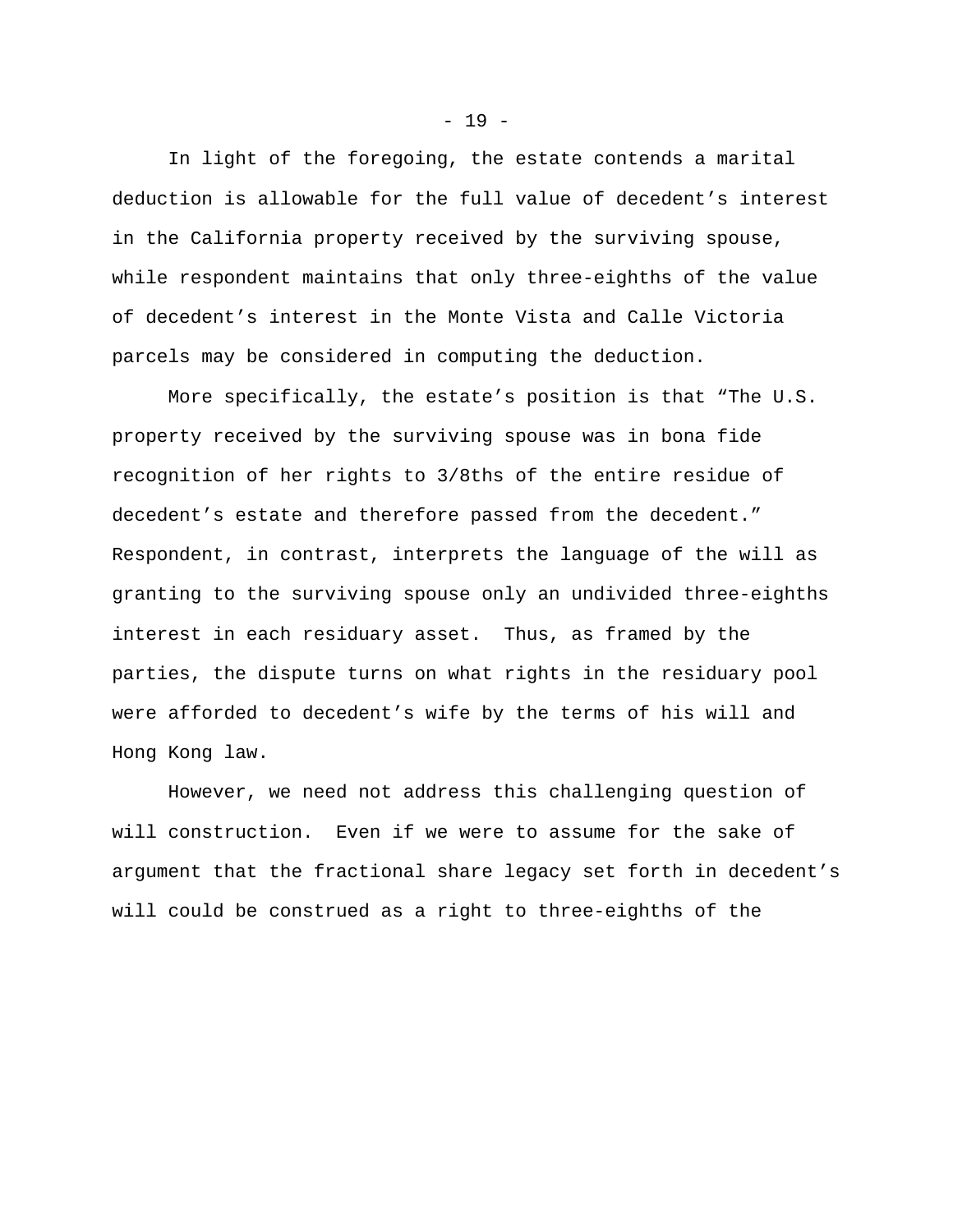residue as a whole, $4$  the estate has failed to prove the amount of the allowable deduction. See Rule 122(b). The estate at no time offered evidence to establish the value of the foreign residuary assets. The sole allegation regarding a specific dollar figure for the foreign residue appears to be a statement in the uncontested distribution agreement filed by decedent's beneficiaries in connection with the California spousal property petition, wherein it is recited that "The residue consists of certain property located in Hong Kong having an estimated value of U.S. \$600,000." Such statement is by its very terms an estimate or approximation and falls short of constituting reliable proof. In addition, although both parties seem to have accepted \$729,339 as the value of the foreign gross estate, they have not identified the portion of that amount which was administered under the residuary clause of decedent's will. A similar shortcoming adheres with respect to the assets lists accompanying the Hong Kong CERTIFICATE OF EXEMPTION FROM ESTATE DUTY, which, while included as part of the record, have been offered without further explanation of the relationship, if any, of the enumerated items to the provisions of decedent's will.

 $- 20 -$ 

<sup>&</sup>lt;sup>4</sup> It is by no means certain that this argument would prevail. See discussions by the following well-known commentators: 4 Casner, Estate Planning, sec. 13.5.2, at 87 (5th ed. 1988); Manning et al., Manning on Estate Planning, sec. 2.7, at 2-31 (5th ed. 2001); Covey, The Marital Deduction and the Use of Formula Provisions, 95 (2d ed. 1978).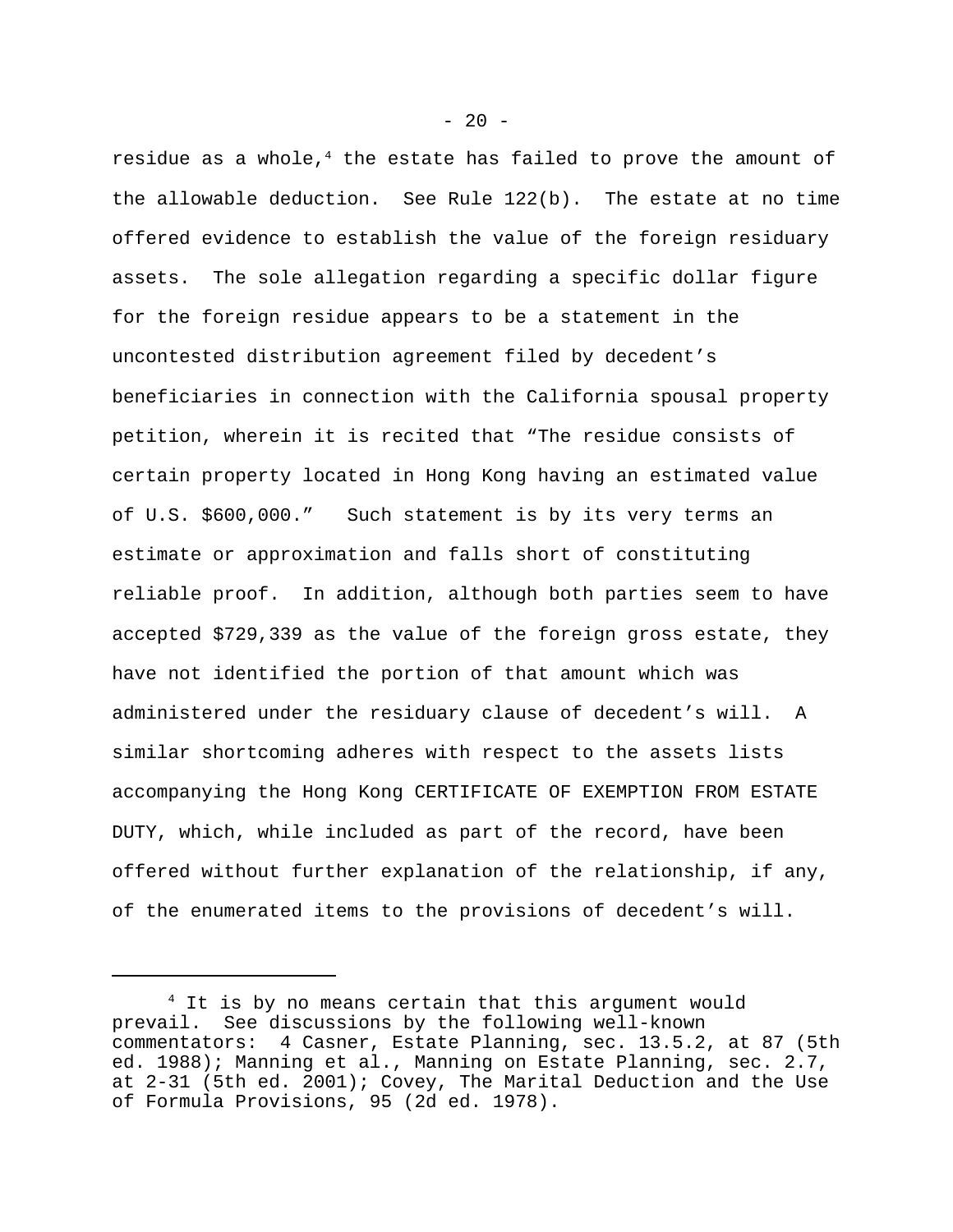Accordingly, we have no means by which to ascertain that the deduction claimed for the parcels received by the spouse under the distribution agreement did not exceed three-eighths of the total value of the residue.

Thus, because the estate has failed to carry its burden of proof with regard to the facts necessary to sustain its own substantive legal argument, we need not decide whether such approach is sustainable under the law. We simply hold that the estate has failed to prove that it is entitled to a marital deduction greater than that allowed by respondent.

To reflect the foregoing,

## Decision will be entered

### for respondent.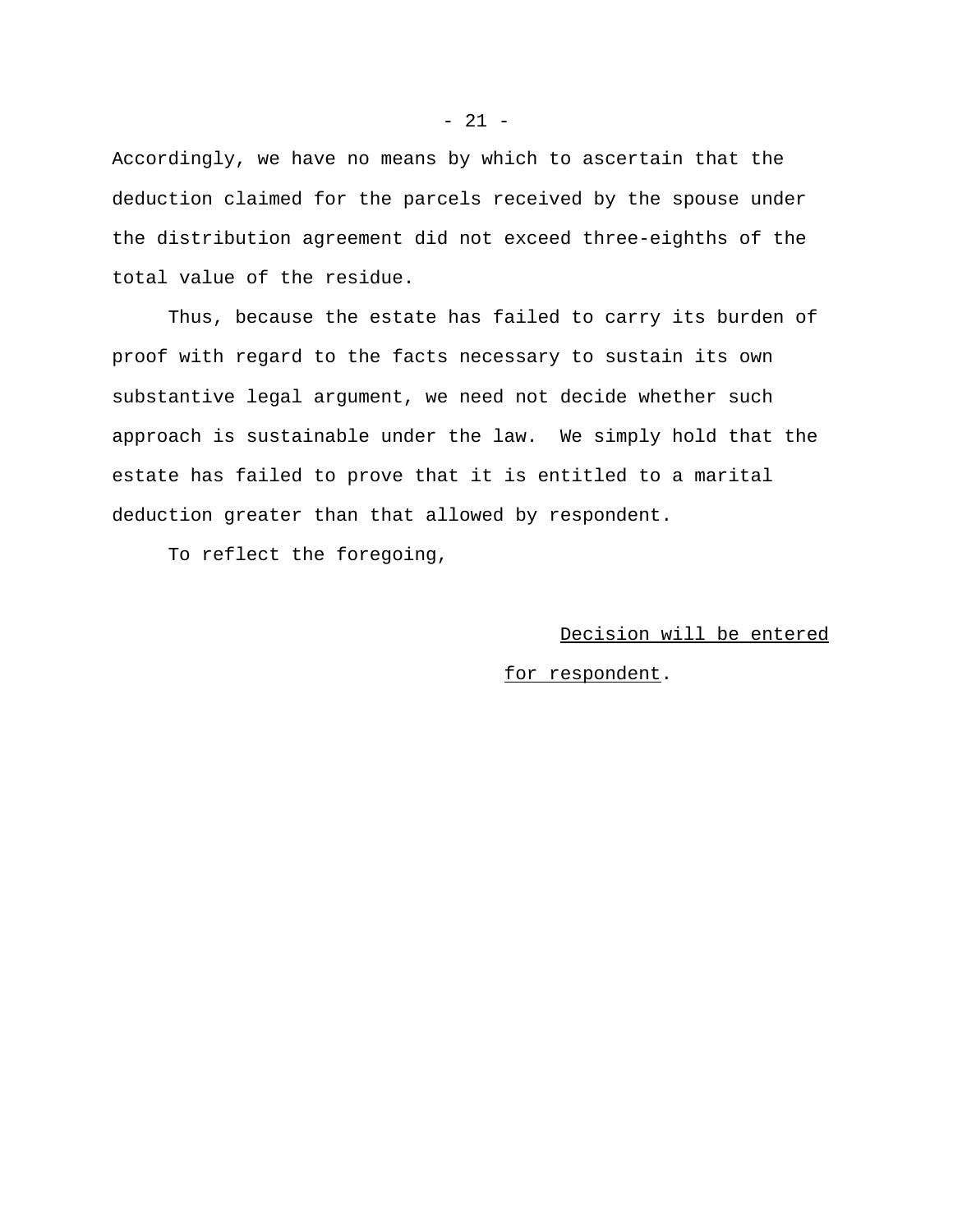# Appendix A

The Estate's Calculations As Per Return (Rounded)

### Gross Estate

# Monte Vista:

|                                    | Appraised value<br>Less: Encumbrances<br>Net equity value<br>Less: One-half interest | \$885,000<br>(649, 947)<br>1237,053<br>(118, 527) |           |
|------------------------------------|--------------------------------------------------------------------------------------|---------------------------------------------------|-----------|
|                                    | Gross estate value                                                                   |                                                   | \$118,526 |
| Calle Victoria:                    |                                                                                      |                                                   |           |
|                                    | Appraised value<br>Less: One-half interest<br>Gross estate value                     | 870,000<br>(435,000)                              | 435,000   |
| Vernon:                            |                                                                                      |                                                   |           |
|                                    | Appraised value<br>Less: Encumbrances                                                | 475,000<br>(277, 257)                             |           |
|                                    | Gross estate value                                                                   |                                                   | 197,743   |
|                                    | GROSS ESTATE IN UNITED STATES                                                        |                                                   | 751,269   |
| GROSS ESTATE OUTSIDE UNITED STATES |                                                                                      |                                                   | 729,339   |
| TOTAL GROSS ESTATE                 |                                                                                      |                                                   | 1,480,608 |

 $^1$  \$885,000 minus \$649,947 equals \$235,053, one-half of which would be \$117,527 (rounded), but it appears a mathematical error was made on the return.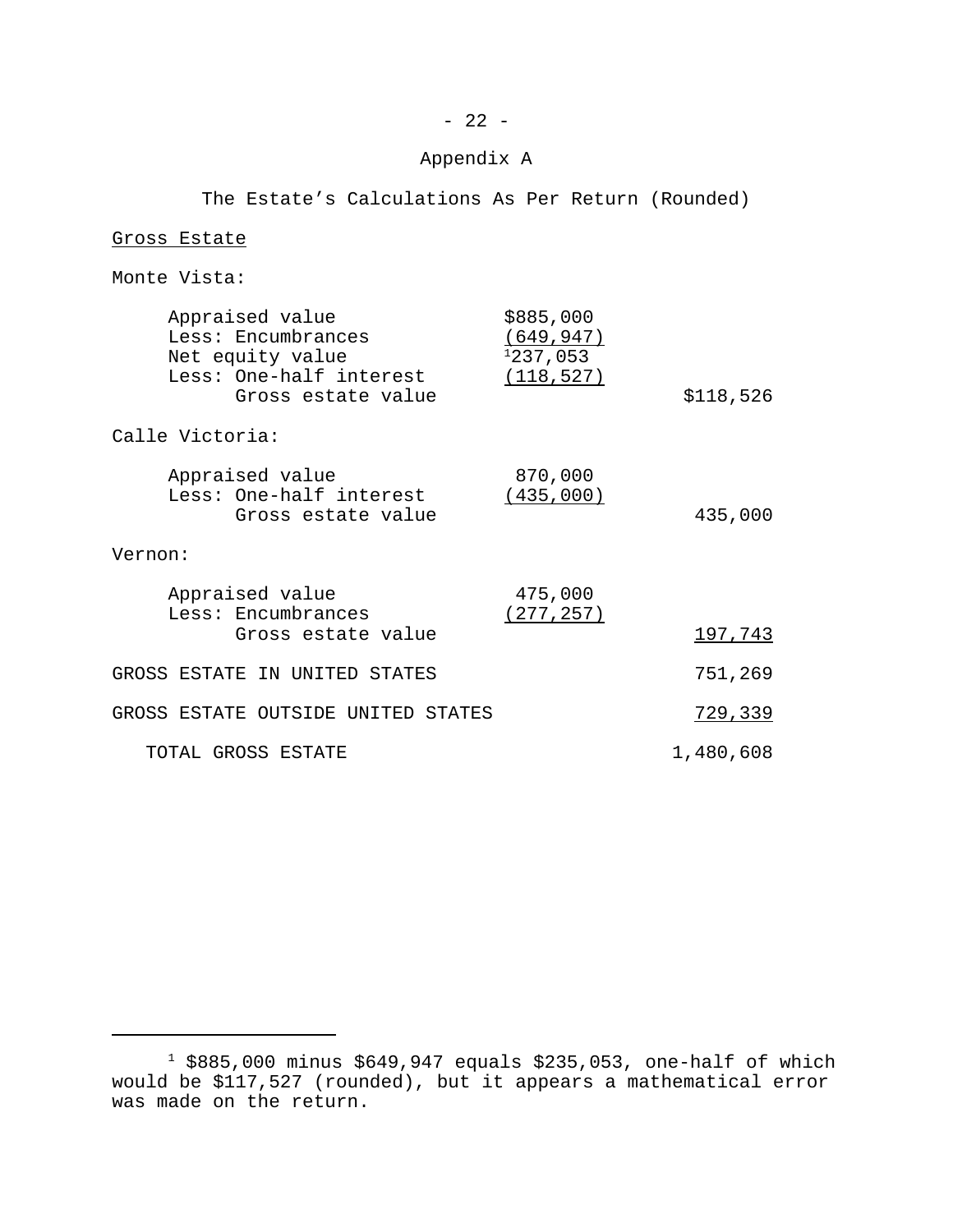Expenses, claims, etc. amount claimed  $2$ \$50,081 Marital deduction Value of property passing to surviving spouse Monte Vista  $$118,526$ Calle Victoria 435,000 Vernon 197, 743 Available amount \$751,269 Less: Deduction claimed for expenses/claims (50,081) Claimed marital deduction 701,188 TOTAL DEDUCTIONS CLAIMED 751,269 Taxable Estate Gross estate in United States 751,269 Less: Deductions (751,269)

 $\begin{array}{ccc} \texttt{TAXARLE} & \texttt{ESTATE} \\ \end{array}$ 

Deductions

 $2$  This amount should equal the percentage of total expenses/claims which corresponds to the ratio of value of the gross estate in the United States to total gross estate value. Again, however, there appears to be a mathematical discrepancy as the total expenses/claims are shown to be \$97,404 on the return.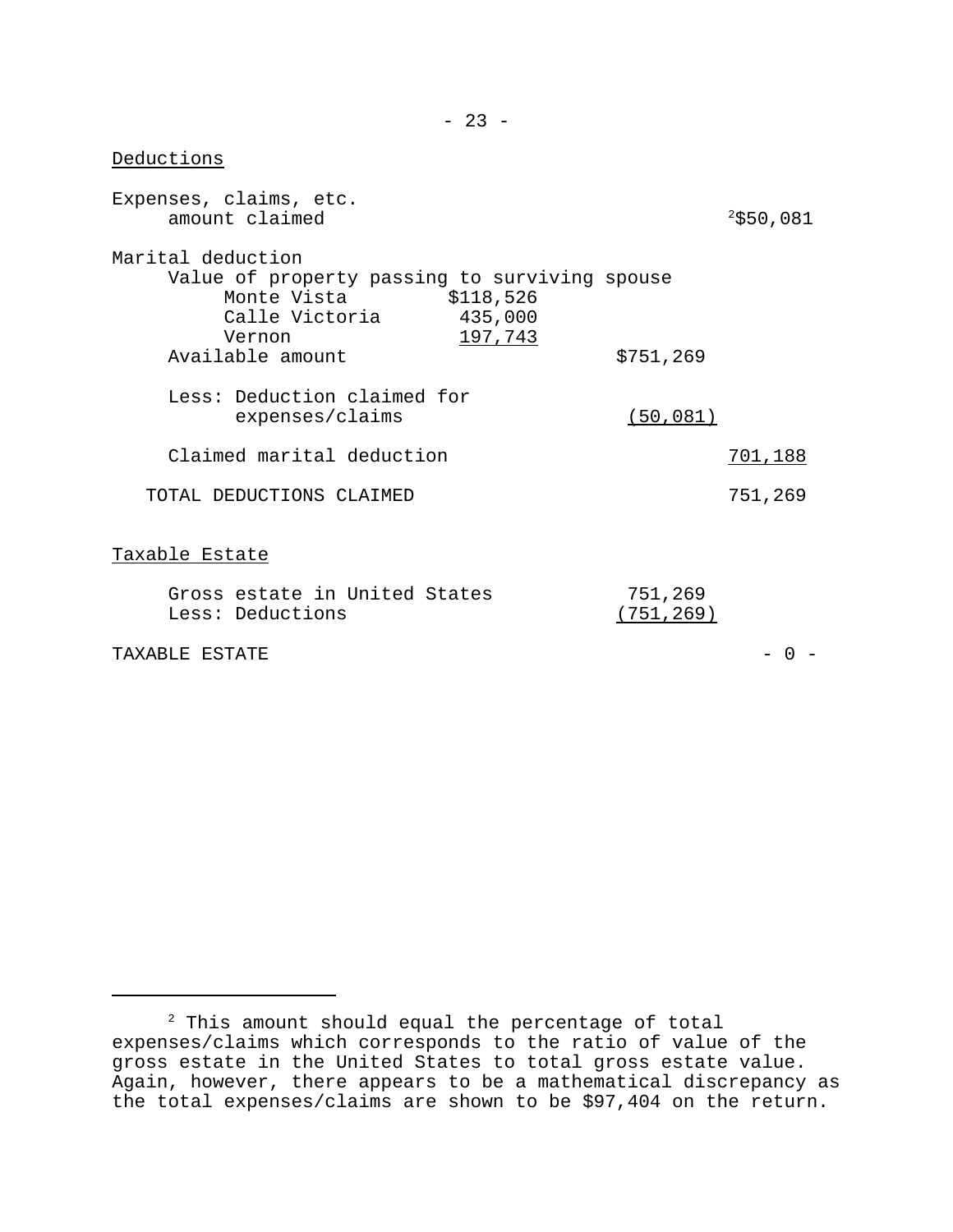## Appendix B

Respondent's Calculations As Per Notice of Deficiency Gross Estate Monte Vista: Appraised value \$885,000 Less: One-half interest (442,500) Gross estate value  $$442,500$ Calle Victoria: Appraised value 870,000 Less: One-half interest (435,000) Gross estate value 435,000 Vernon: Appraised value 475,000 Less: Encumbrances (277,257) Gross estate value 197,743 GROSS ESTATE IN UNITED STATES 1,075,243 GROSS ESTATE OUTSIDE UNITED STATES **1998** 729,339 TOTAL GROSS ESTATE 1,804,582